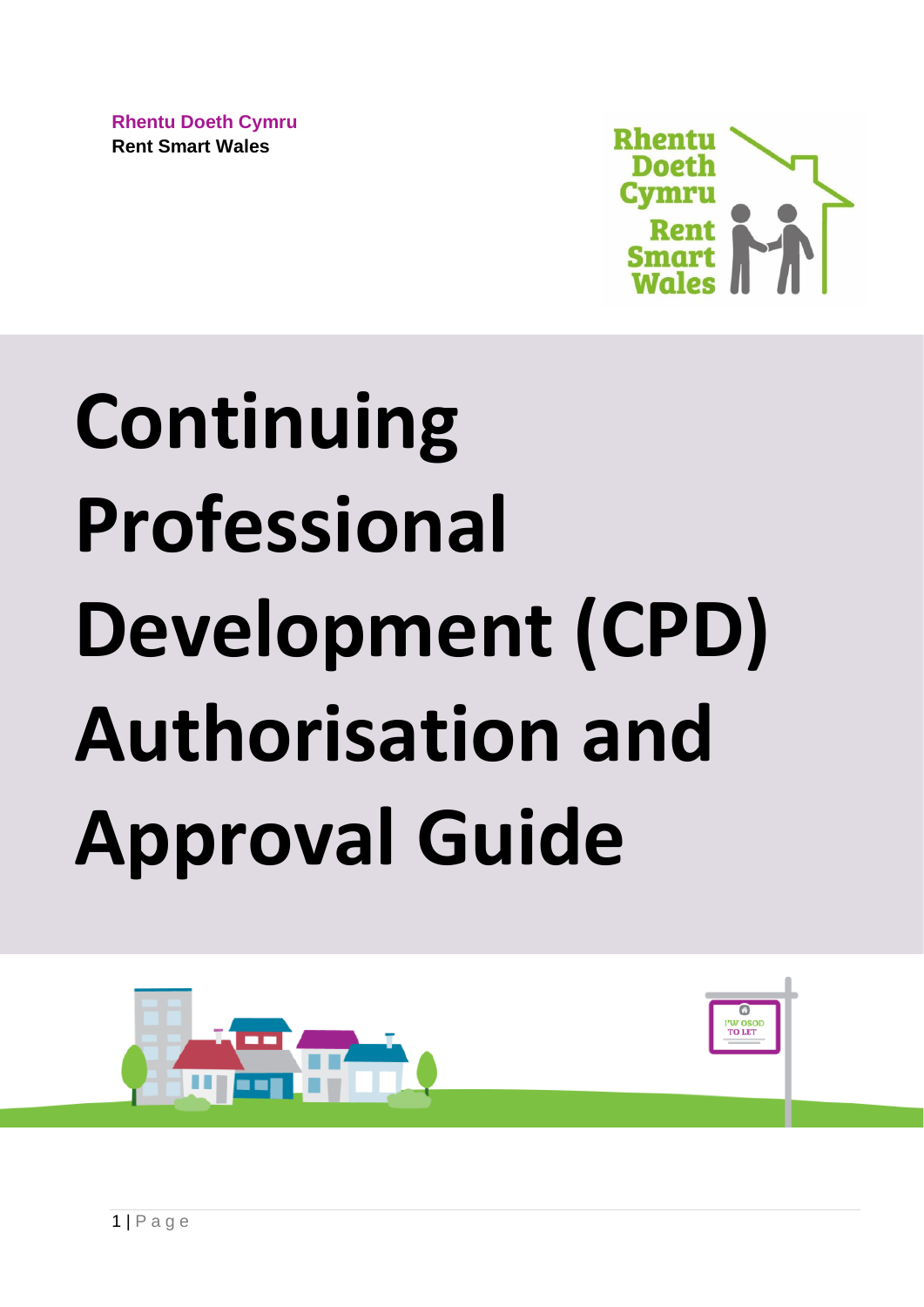## This document provides an overview of the training requirements for re-licensing and for CPD courses.

## **Contents**

| 1. |    |                                                                                         |  |
|----|----|-----------------------------------------------------------------------------------------|--|
| 2. |    |                                                                                         |  |
| 3. |    |                                                                                         |  |
| 4. |    |                                                                                         |  |
| 5. |    |                                                                                         |  |
|    | a. |                                                                                         |  |
| b. |    |                                                                                         |  |
| c. |    | Things to think about when 'creating' a CPD course, or applying to have one approved  9 |  |
| 6. |    |                                                                                         |  |
|    | a. |                                                                                         |  |
|    | b. |                                                                                         |  |
| 7. |    |                                                                                         |  |
|    |    |                                                                                         |  |
|    |    | 8. CPD course approval and training provider authorisation renewal  12                  |  |
|    |    |                                                                                         |  |
|    |    |                                                                                         |  |
|    |    |                                                                                         |  |
|    |    |                                                                                         |  |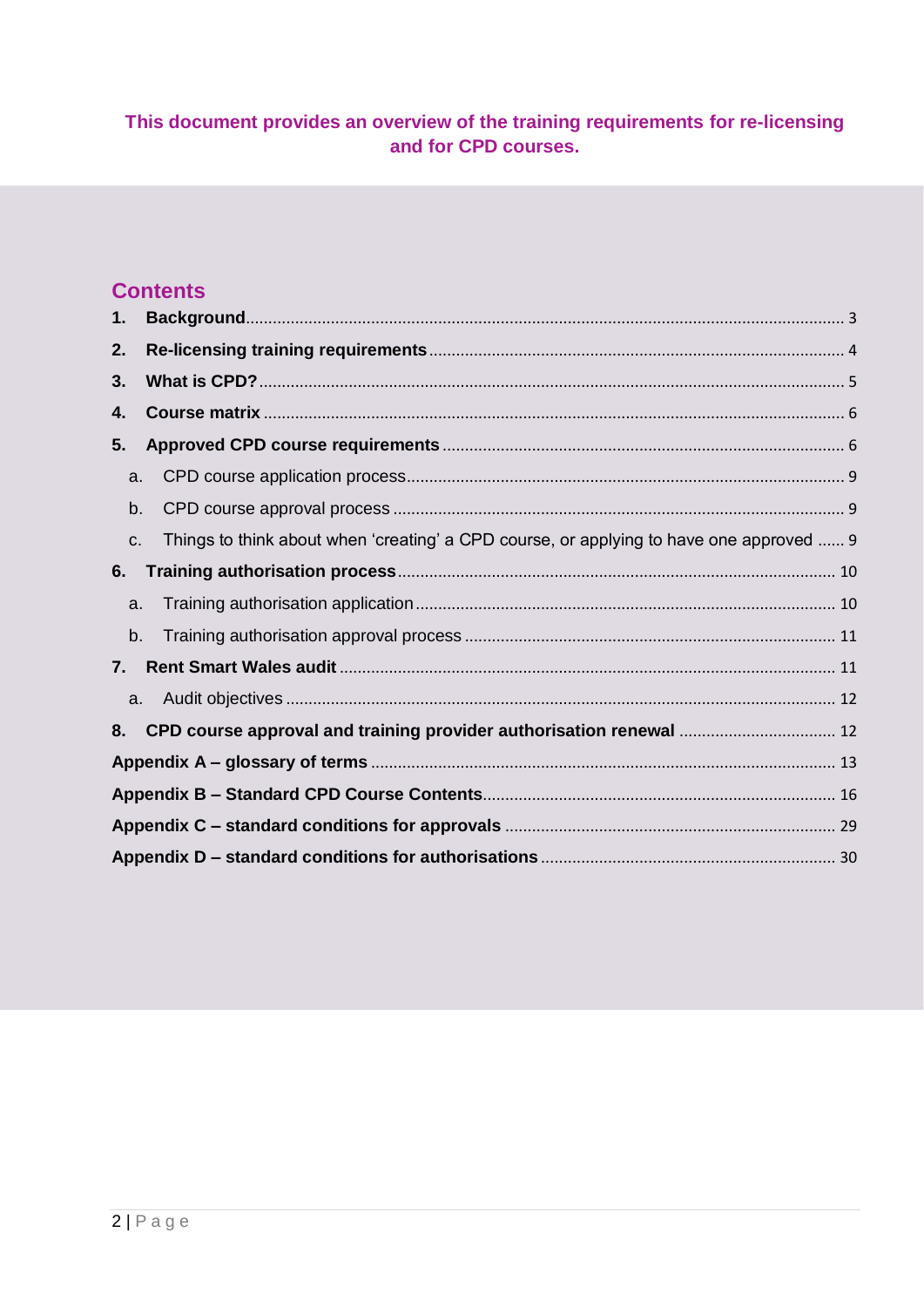This guide is intended for providers who wish to offer Continuing Professional Development (CPD) training to potential licensees who need to obtain a licence renewal.

This document aims to provide guidance on creating a Rent Smart Wales approved CPD training courses as well as information on how to become an Authorised Training Provider for CPD training. If you want to (also) offer 'complete' training – equivalent to the one-day course, then you must read the specific Guide that explains how to apply for this type of course approval and training provider authorisation. This can be found on the Rent Smart Wales website, on the Useful Guides and Downloads page:

<https://www.rentsmart.gov.wales/en/resource-library/>

## <span id="page-2-0"></span>**1. Background**

Part 1 of the **[Housing \(Wales\) Act 2014](https://www.legislation.gov.uk/anaw/2014/7/contents)** requires any landlord who has a rental property in Wales, which is rented on an assured, assured shorthold or regulated tenancy, to register. Landlords who undertake letting and management tasks at their rental properties in Wales are required to apply for a licence. Landlords who are not involved in setting up tenancies and managing their rental properties do not need a licence; however, they must use a licensed agent and register as a landlord declaring their agent on the registration. Licensing requirements stipulate licence holders must complete approved training. This training should provide landlords and agents with relevant, up to date information and professional development opportunities in order to successfully manage tenancies within the law and provide rented accommodation in good repair.

Under Regulation 4 of **[The Regulation of Private Rented Housing \(Training](https://www.legislation.gov.uk/wsi/2015/1366/contents/made)  [Requirements\) \(Wales\) Regulations 2015](https://www.legislation.gov.uk/wsi/2015/1366/contents/made)**, the Licensing Authority must specify requirements in relation to training (in accordance with 19(3)(a) of the Housing (Wales) Act 2014).

## **Training must specify:**

- a) the statutory obligations of a landlord and tenant;
- b) the contractual relationship between a landlord and tenant;
- c) the role of an agent who carries out lettings work or property management work;
- d) best practice in letting and managing dwellings subject to, or marketed or offered for let under, a domestic tenancy;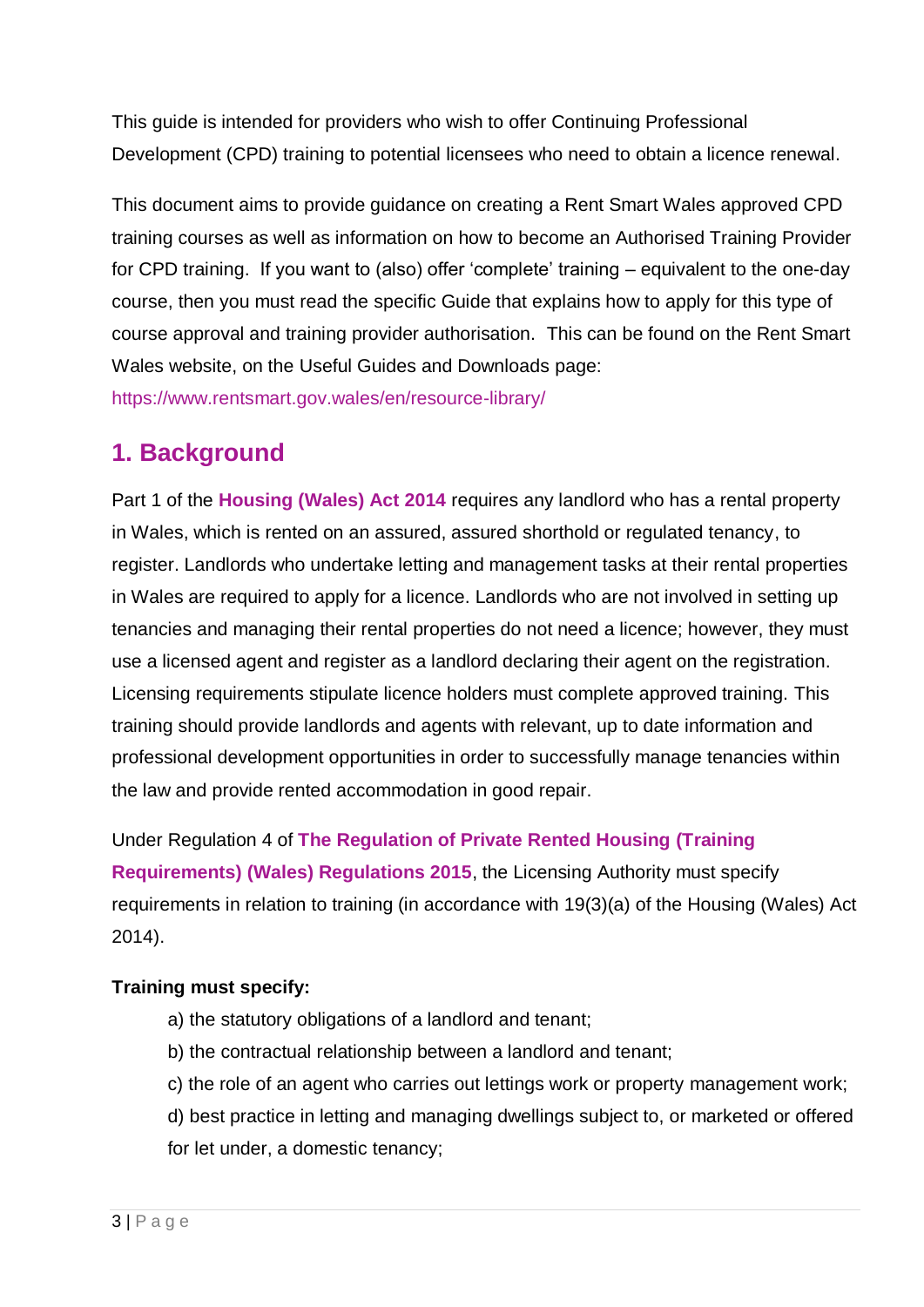e) the role of a landlord who carries out lettings activities or property management activities;

f) any other requirements in relation to training which the licensing authority considers necessary to be included in an approved training course.

Therefore in order to be awarded a licence, both landlords, agents and any connected persons must have completed either a training course with Rent Smart Wales (RSW) which will cover the minimum content set out in points a) to f) above, or alternatively a course which has been approved by Rent Smart Wales and delivered by an Authorised external training provider (ETP). These courses will again meet the minimum content specified above and these courses are called 'complete' courses.

The [legislation](https://www.legislation.gov.uk/wsi/2015/1366/regulation/5/made) makes provision for courses to be 'Approved' and Training Providers to be 'Authorised' by RSW, so they can offer suitable training for the purposes of landlords and agents obtaining a licence. Although the law covers the key aspects of what is necessary to apply for approval and authorisation, and the process RSW must adhere to when accepting or rejecting such applications, additional details are covered in this document.

## <span id="page-3-0"></span>**2. Re-licensing training requirements**

Additional training options are available for landlords and agents to satisfy the training requirements at re-licensing stage. This additional flexibility is available in recognition of the fact that applicants have previously undertaken the 'complete' course when their first licence was issued.

The options available for licence renewal are set out below:

- a) either original 'complete' licensing course (classroom or online) to be completed within a 1 year period prior to the date of application submission, or,
- b) re-licensing course (classroom or online) to be completed within a 1 year period prior to the date of application submission, or,
- c) approved Continuing Professional Development (CPD) courses to be completed over the 5 year period prior to the date of application submission. A minimum 60 points of CPD must be achieved for a landlord licence and 80 points of CPD for an agent licence. CPD points must be made up of 'Core' Training that is mandatory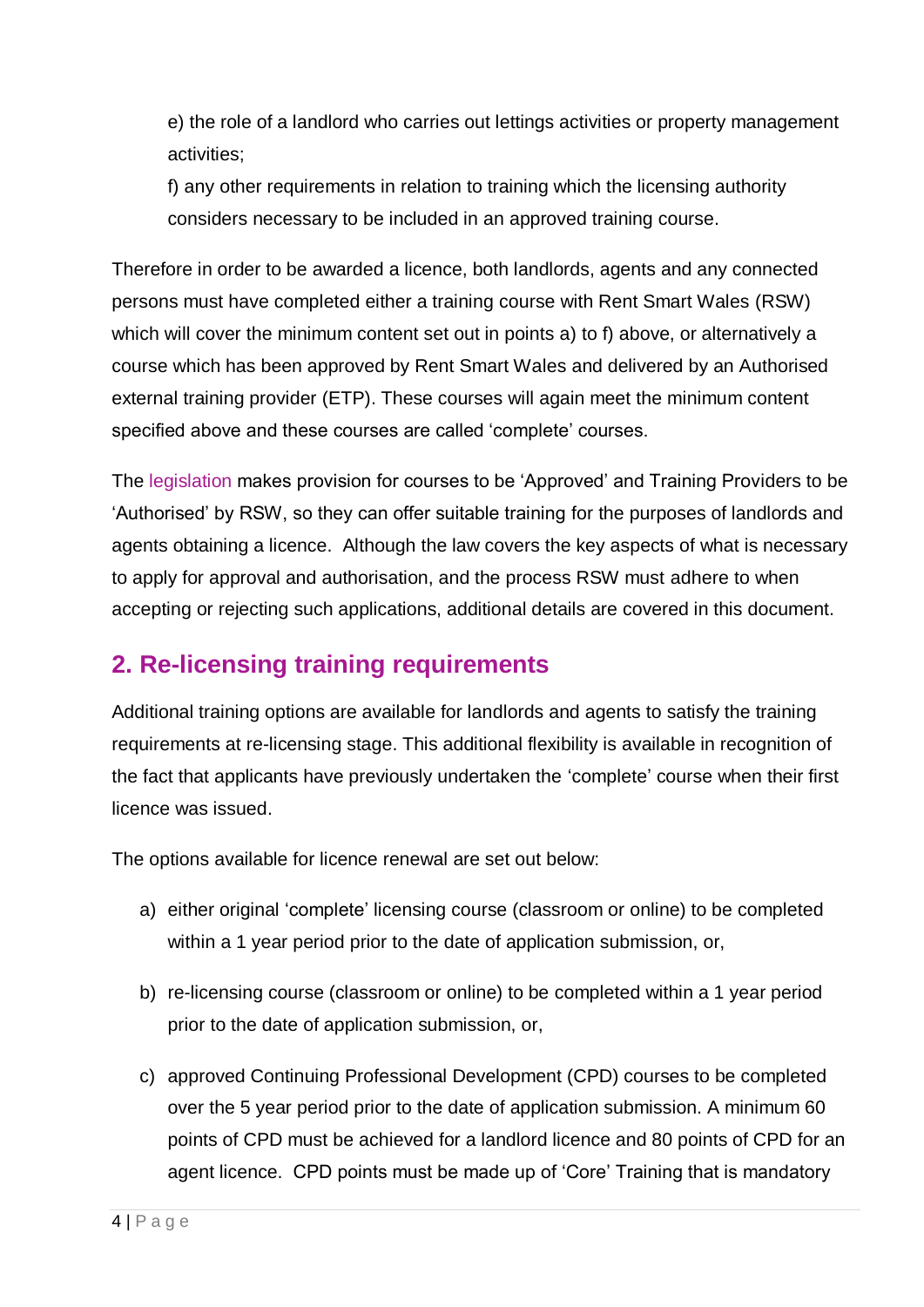for all applicants using CPD, and 'supplementary' CPD training (of the applicant's choice) to make up the rest of the points to the required value for their type of application.

Some courses are available in a classroom and some online. Landlords and agents are able to choose the type of learning that suits them. Learning can be fully completed either online, or in a classroom environment or a mix of the two.

Training can either be done solely through Rent Smart Wales course(s) or solely through an ETPs course(s) or a combination of the two.

Some RSW online courses may be available free of charge and some may incur a cost to the delegate. All courses both online and classroom delivered by Rent Smart Wales will be available in both English and Welsh.

For re-licensing a minimum number of points and core subjects must be covered if CPD is the chosen route to meeting the training requirements for re-licensing.

# <span id="page-4-0"></span>**3. What is CPD?**

CPD courses provide the opportunity for landlords and agents to have more flexibility about the timing, subjects and delivery environment for the training, compared to the 'complete' one day equivalent licensing course. This allows landlords / agents to tailor their training to their specific business and individual needs and to learn in far greater detail about specific topics.

Some elements of CPD are mandatory; other elements can be selected based on individual interest / business need.

CPD is based on points, which are awarded by the Single Licensing Authority (Rent Smart Wales) at the approval stage of the course.

The number of points is determined following officer assessment having regard to:

- Pre-determined syllabus
- Time taken to complete
- Method of course completion (classroom or online etc.)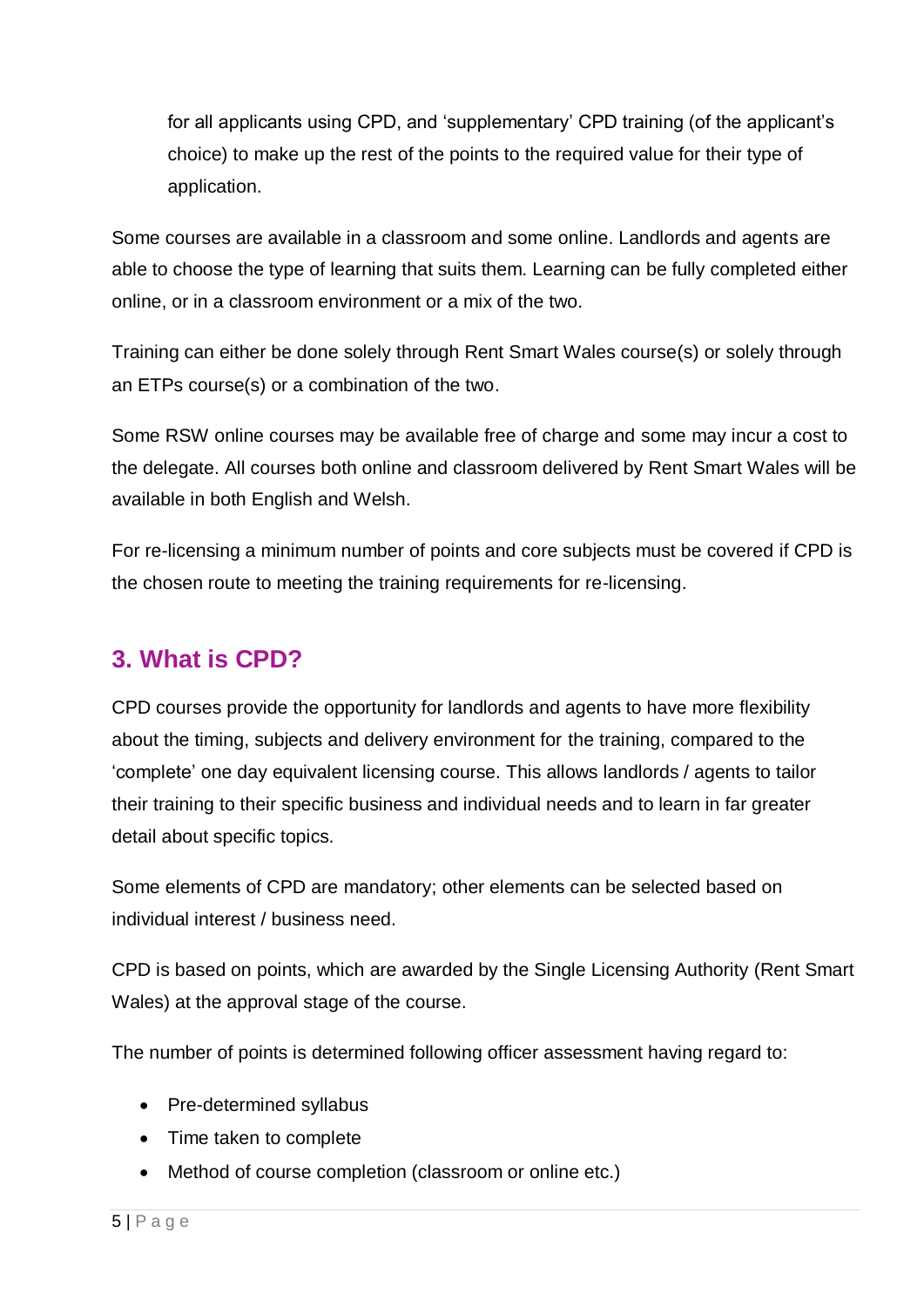- Whether assessment is an integral part of the course
- Relevance of the subject matter to RSW/Welsh Government (WG) objectives
- How wide ranging the content of the course is

A higher number of points is awarded where courses are considered mandatory and/or more beneficial to RSW/WG objectives.

## <span id="page-5-0"></span>**4. Course matrix**

Below is a table to illustrate how a person applying to re-licence can evidence that they have met the training requirements, without completing CPD training. The illustration below is based on the way in which Rent Smart Wales training is structured, and may not reflect the applications submitted for course approval by external training providers.

|                                                                                        | <b>Course title</b>                            | <b>Mandatory</b> |
|----------------------------------------------------------------------------------------|------------------------------------------------|------------------|
| One day<br>course                                                                      | Landlord licensing                             | Yes              |
| classroom)<br>or online)                                                               | Agent licensing                                | Yes              |
|                                                                                        | Landlord re-licensing                          | Yes              |
|                                                                                        | Agent supplementary (top up) re-<br>licensing* | Yes              |
| *A full agent re-licensing course requires two courses: landlord re-licensing course + |                                                |                  |

agent supplementary (top up) re-licensing course.

# <span id="page-5-1"></span>**5. Approved CPD course requirements**

For a course to be approved as CPD, an application must be made to RSW.

CPD courses can be any length and cover any content that is relevant to a landlord or agent letting and/or managing rental property in Wales. Broadly speaking, the content of CPD should still fall within the requirements of the training under the Regulations and must provide content on statutory and contractual requirements and best practice, making it clear the differentiation between each. In addition, the landlord must understand their obligations, tenant's obligations, and where a landlord instructs one, the agent's obligations. With a similar principle if it is agent specific training.

When delivering courses, training providers should ensure courses are, as a minimum, interactive and engaging, providing an environment that stimulates learning. Content should be delivered through a variety of means (e.g. not just text) and there should be different methods to aide learning (e.g. validation tests, real life examples, etc).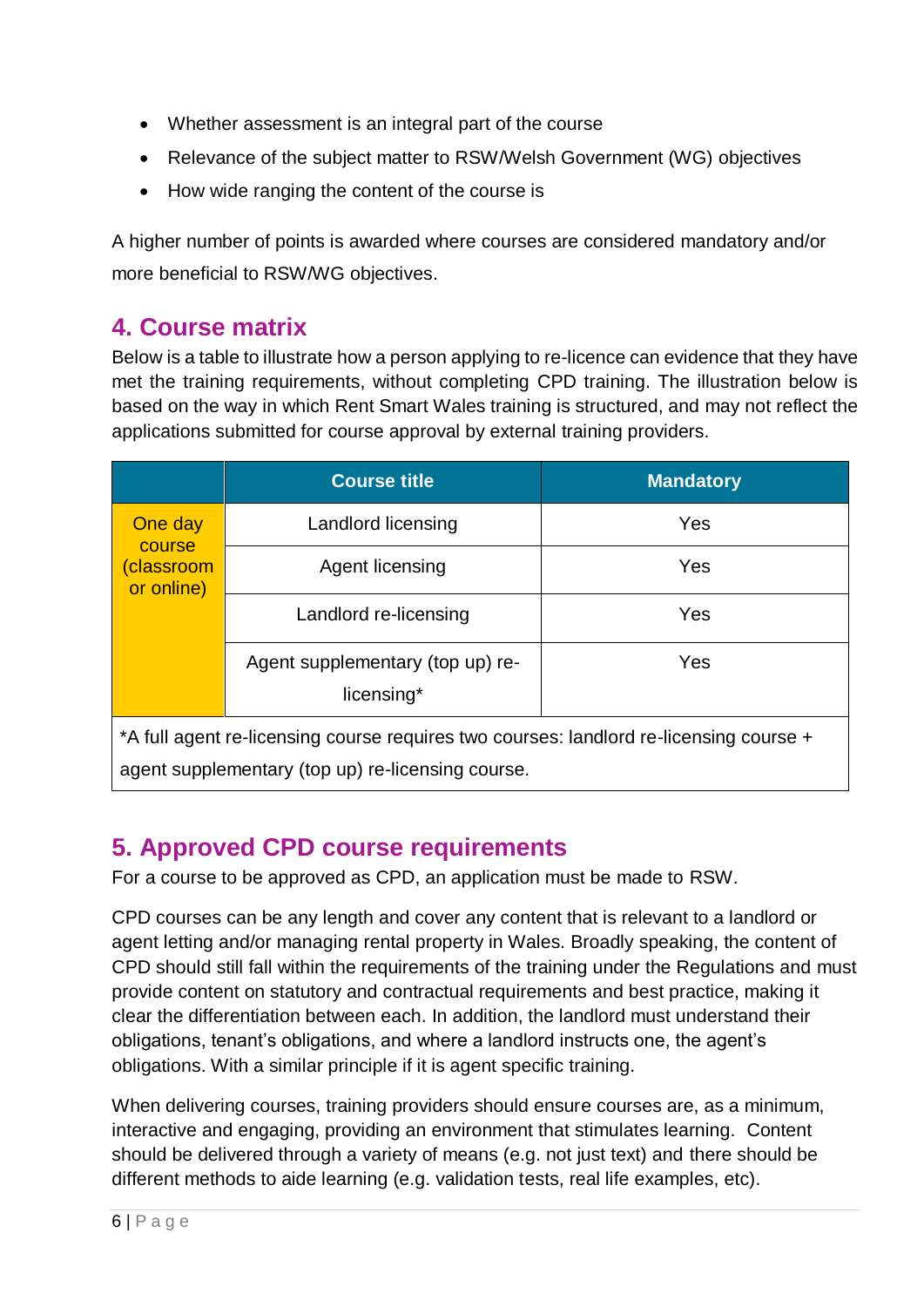The CPD course approval assessment process undertaken by RSW will consider whether the course content is relevant to the audience and also, based on the complexity, relevance and detail of the course, RSW will determine how many points the CPD course will have attributed to it.

Depending on the CPD offered, Rent Smart Wales will require learners to validate their understanding of the course via a robust examination process. This will give comfort to RSW that delegates have a very good understanding of the content covered.

There is not a definitive list of CPD courses that an External Training Provider (ETP) could offer and obtain approval for. However, in order to help ETPs RSW has devised a list of standard content for differing levels of CPD courses, which naturally lend themselves to being delivered together. These can be found in [Appendix B.](#page-15-0) The ethos is that certain 'topics' might be covered in low scoring CPD courses (e.g. a quick bite-size course which wouldn't need a validation test but would still need to be engaging and relevant.) Then whole subjects would be attributed more points, but be seen as 'basic' courses and then more involved cross-cutting subjects taught together would be more advanced CPD with more points again (and with some level of validation attributed to the course as well).

To help applicants and potential CPD providers to understand the type of CPD RSW would recognise, we have further defined them as follows:

## **Core CPD courses**

A core CPD course is required to be completed for renewal if a landlord or agent is not completing the 'complete' licence or 're-licensing' course. The core (or mandatory) CPD course is in place to ensure that all landlords (and agents) are reminded of the necessary information to ensure they let out a home that is safe, healthy, warm and secure. The Core CPD together with supplementary CPD on offer will provide the applicant with the total number of CPD points they need for re-licensing.

## **Supplementary CPD courses**

Supplementary CPD Courses are the CPD courses that landlords and agents can choose to complete, in order to make the CPD points they accrue up to the necessary value for renewal, when added to the 'core' training points. The purpose of this is that areas of relevance or specific interest can be selected by a customer, in order to 'specialize' as per the customer's needs. Supplementary courses are further categorised into 'topic' based CPD courses, 'basic' CPD courses and 'advanced' CPD courses

**Topic based CPD**: To be classed as a topic based CPD course, it must contain at least 3 distinct 'topics' from the list found from [Appendix B](#page-15-0) in this document. Topic based CPD courses are meant to be condensed 'updates' on information which landlords and agents could complete in a short period of time (under an hour). They are attributed **5** CPD points.

**Basic CPD:** A minimum of all 'topics' in one 'subject' must be completed, as listed in [Appendix B](#page-15-0) of this document, for a course to be a basic course, and therefore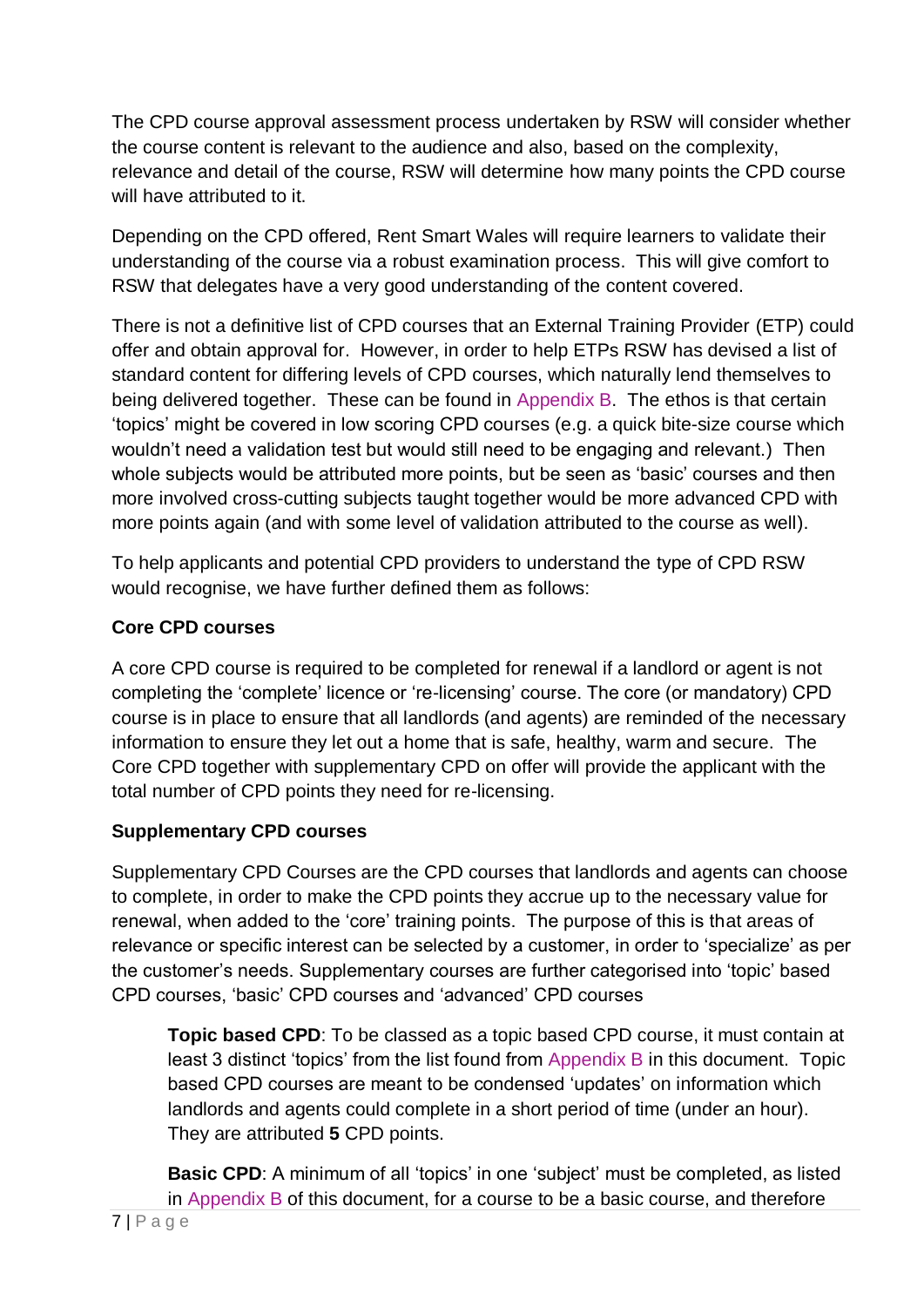attributed **10** CPD points. Basic courses cover distinct matters usually about one key area of interest and would be akin to a couple of hours of studying.

**Advanced CPD**: A minimum of all 'topics' in one subject must be completed, as listed in [Appendix B](#page-15-0) of this document, for a course to be an advanced course. Advanced courses are meant to cover more detailed information in a variety of matters (often specific to a particular area of the private rented sector) that a landlord or agent should know and would be akin to going to a half day classroom course. Courses in this category might also be less involved but in a subject of significant interest to RSW and its partners (e.g. mental health). These courses are allocated **20** CPD points.

The list in Appendix B details 'potential' CPD courses, which if presented to RSW and assessed as meeting the correct level of content, would be allocated the points described below.

| <b>Description of course</b> | <b>Indicative points</b><br>allocated by RSW | <b>Additional information</b>                                                  |
|------------------------------|----------------------------------------------|--------------------------------------------------------------------------------|
| Supplementary                | 5 points                                     | Topics can be from any 'subject' – but<br>can't cover the same topic more than |
| <b>Topic Based CPD</b>       |                                              | once                                                                           |
| Supplementary                | 10 points                                    |                                                                                |
| <b>Basic CPD</b>             |                                              |                                                                                |
| Supplementary                | 20 points                                    |                                                                                |
| <b>Advanced CPD</b>          |                                              |                                                                                |
| Core: Topic Based CPD        | <b>TBC</b>                                   | None currently in place, but may be<br>developed in future                     |
|                              |                                              |                                                                                |
| Core Basic CPD               | <b>TBC</b>                                   | None currently in place, but may be<br>developed in future                     |
| Core Advanced CPD            | 30 points                                    | Currently this is one course – Safe and<br><b>Healthy Homes</b>                |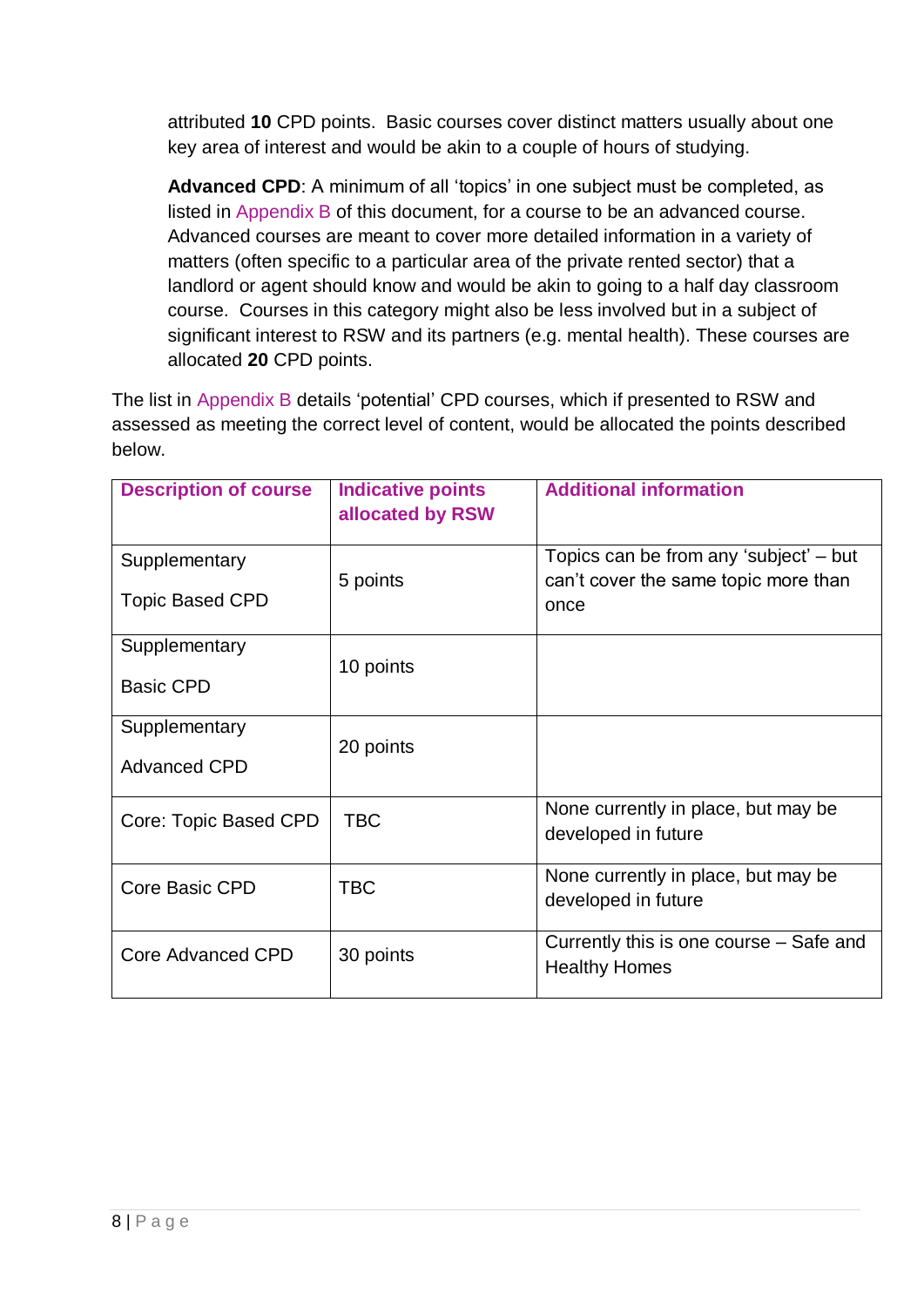## <span id="page-8-0"></span>a. CPD course application process

For an ETPs course to be approved and therefore able to be advertised as offering RSW CPD points for relicensing, the ETP must submit the following to RSW:

- CPD course approval application form completed and signed
- Full course syllabus and content provided with application or access to it if course delivered online
- Copy of presentations and handouts given to course delegates within the classroom setting
- Test papers or pool of questions for online tests and respective pass mark (minimum 70%) for the CPD courses part of the application. There must be a test for 'advanced' or 'core' training.
- Sample of CPD Certificate issued to delegates once they complete the training
- Copy of a Delegate Feedback Form
- Course Approval Fee

The applicable fee for the Course Approval Application can be found in the RSW Fee policy website on the downloads page: [https://www.rentsmart.gov.wales/en/resource](https://www.rentsmart.gov.wales/en/resource-library/#10)[library/#10.](https://www.rentsmart.gov.wales/en/resource-library/#10) The fee differs for the 'type' of CPD course being applied for and for the amount applied for under one application. For the avoidance of doubt payment for courses determined to be 'core' will follow the same fee structure of topic, basic and advanced, as appropriate. Payment for the course approval can be made by cheque or by invoice.

#### <span id="page-8-1"></span>b. CPD course approval process

Once RSW receive an application to approve a CPD course, they will assess the content of the training and supporting documentation and then make a decision on the 'type' of CPD course it is and therefore how many points it will be attributed. At this point, they will ensure that the fee paid is akin to the actual 'type' of CPD it will be approved as (and arrange for any refund/outstanding amount to be paid as necessary). RSW will also open up a dialogue with the ETP to ensure that the content covered is adequate and discuss options for maximising the amount of CPD points a course could have, if this is something the ETP wishes to pursue.

In addition, Section 6 of The Regulation of Private Rented Housing (Training Requirements) (Wales) Regulations 2015, grants the Licensing Authority the right to attach or remove a condition or conditions to Course Approvals. As part of the CPD Course Approval, the ETP will be required to adhere to a set of conditions. The standard conditions are set out in [Appendix C;](#page-28-0) however, additional conditions may be imposed by Rent Smart Wales. This will be assessed on a case by case basis.

## <span id="page-8-2"></span>c. Things to think about when 'creating' a CPD course, or applying to have one approved

RSW wishes to help ETPs to create CPD that is relevant and accessible for licensees. RSW wants to engage with ETPs from the initial CPD planning stages in order to assist with pitching the CPD at the correct level and covering content that is relevant and useful. The list in Appendix B of the different types of CPD training and their syllabuses is not exhaustive. If a course offered by an ETP is not listed, then please speak to the Training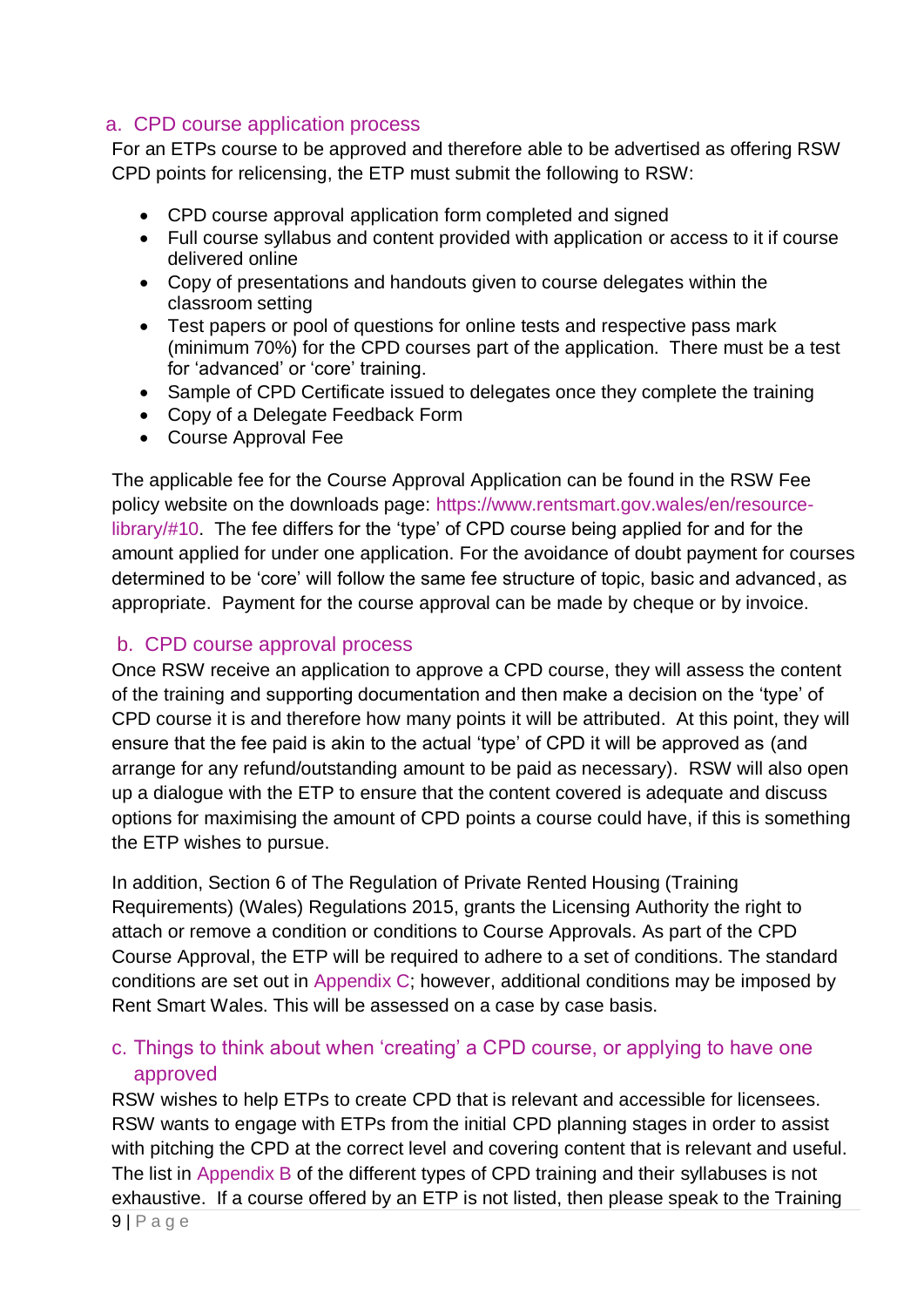Team at Rent Smart Wales and they can assess the suggested content and syllabus and decide which type of CPD training it can be recognised as.

It is also recognised that CPD which ETPs have already had in the marketplace prior to RSW launching CPD will have had its own CPD points attributed to it (usually chosen by the ETP themselves), and this allocation won't always reflect the new RSW CPD point system going forward. RSW will do all that it can to make sure these distinctions are clear to customers going forward but also want to try and align the 'type' of CPD training (topic, basic and advanced) to what is currently in the market with as little additional work as possible for ETPs. RSW CPD points can be allocated to training retrospectively via the approval process, and the approval will make it clear the date from which the CPD course has been approved from, and when the approval expires. ETPs cannot state that CPD training that they offer is RSW CPD points attributable unless it has an official approval by RSW for that specific course. Statements that courses run by XXX ETP are recognised by RSW cannot be used, unless all CPD courses on offer by the ETP are individually approved. Should an ETP be found to be making such a suggestion, then it could affect the ability of that ETP gaining CPD approval in future and may be a violation of trade description law.

## <span id="page-9-0"></span>**6. Training authorisation process**

Obtaining approval for a CPD course is only one part of the necessary process for an ETP to deliver CPD training that RSW recognises. The other aspect is Training Authorisation. If the person or company who devised the CPD training which was approved also wants to deliver that training (either online or in a classroom setting) then they would need to follow the process below to become an Authorised Training Provider.

## <span id="page-9-1"></span>a. Training authorisation application

For an ETP to be authorised they must apply and pay a fee to RSW. However, if the ETP already has an authorisation to cover them for delivering the 'complete' licensing course, then they do not need to apply for an additional authorisation and instead the current authorisation they have can be amended to reflect they also deliver CPD training. To arrange for this amendment, the ETP simply needs to contact the training team to request this.

If an ETP wishes to apply for CPD delivery only, they must submit the following to RSW:

- Trainer/Course Author Full CV (including training certificates)
- Trainers Monitoring Process
- Course Content Monitoring Process (to keep information up-to-date)
- Trainers Code of Conduct/Practice
- Data Protection Policy
- Course/Booking Cancellation Policy
- Complaints Procedure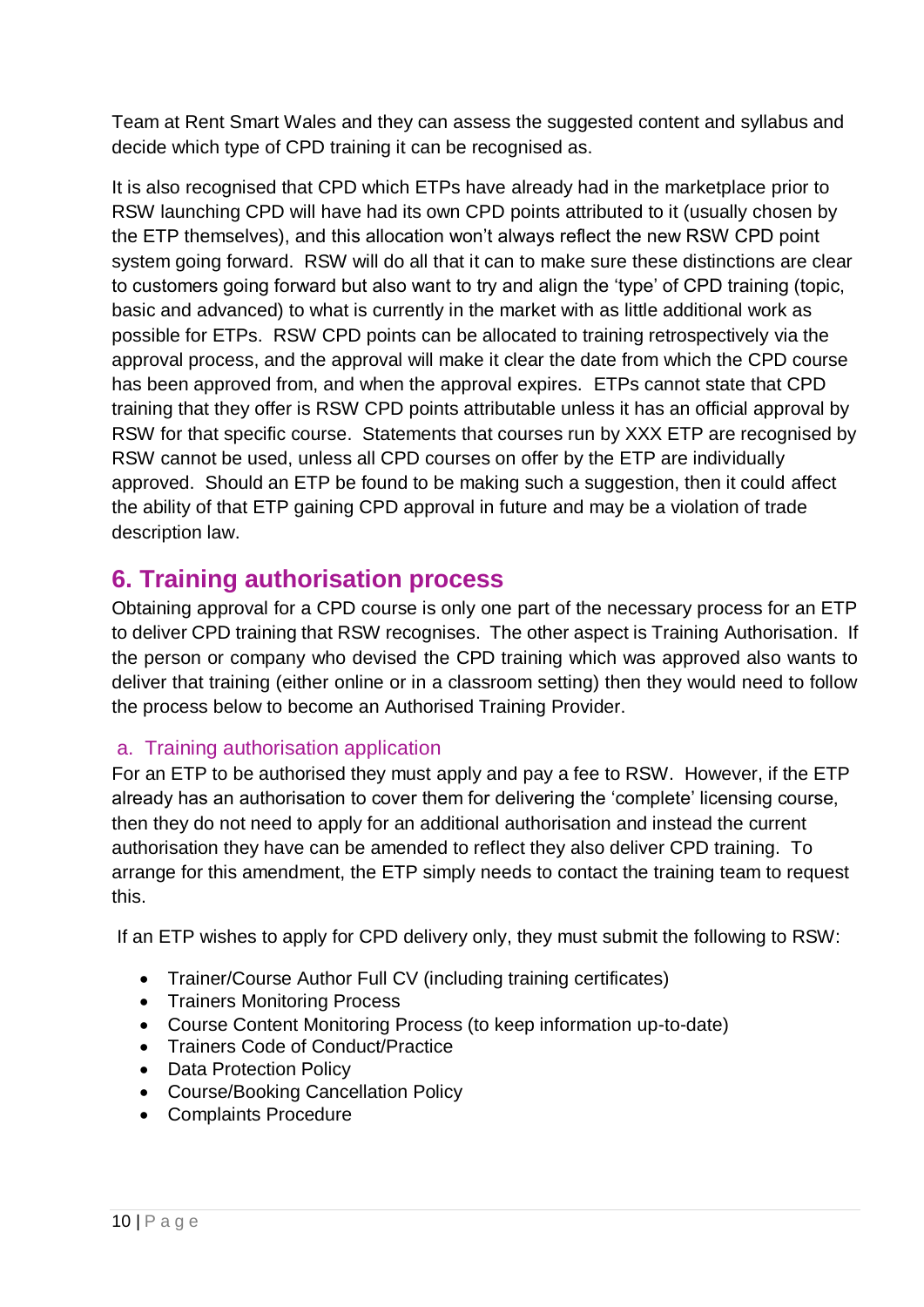The applicable fee for an ETP wishing to only apply for CPD Authorisation can be found in the RSW Fee policy on the downloads page of the website:

[https://www.rentsmart.gov.wales/en/resource-library/#10.](https://www.rentsmart.gov.wales/en/resource-library/#10) Payment for the course approval can be made by cheque or by invoice. If an ETP comes forward with a new application for authorisation but wishes to only apply to deliver CPD training the CPD only fee will be charged. However, if at a later date (during the 5 year authorisation period) the ETP wishes to also deliver the 'complete' course, the difference in fee will be due (that is the difference in fee between the CPD authorisation and complete course authorisation fee they now fall within.)

#### <span id="page-10-0"></span>b. Training authorisation approval process

Once RSW receive an application from a Training Provider for Authorisation, they will assess the application and supporting documentation and then decide whether to grant the authorisation or refuse it. However, before this RSW will open a dialogue with the ETP to ensure that all the information needed to accept the application has been received and to clarify any additional points. The fee will also need to have been paid.

Section 6 of The Regulation of Private Rented Housing (Training Requirements) (Wales) Regulations 2015, grants the Licensing Authority the right to attach or remove a condition or conditions to Training Provider Authorisations. As part of the Trainer Authorisation, the ETP will be required to adhere to a set of conditions. The standard conditions are set out in [Appendix D;](#page-29-0) however, additional conditions may be imposed by Rent Smart Wales. This will be assessed on a case by case basis.

## <span id="page-10-1"></span>**7. Rent Smart Wales audit**

Under Regulation 10 of **[The Regulation of Private Rented Housing](http://www.legislation.gov.uk/wsi/2015/1366/contents/made) (Training Requirements) [\(Wales\) Regulations 2015](http://www.legislation.gov.uk/wsi/2015/1366/contents/made)**, the Licensing Authority has the right to monitor an authorised training provider.

(1) An authorised training provider must, on request from the licensing authority, supply to the licensing authority;

- a) such information concerning the authorised training provider's administrative arrangements and the conduct of courses and in such manner, as the licensing authority may reasonably require; and
- b) records or other documents (in whatever form they are held) which are kept for the purposes of compliance with these Regulations.
- (2) Information or documents (as the case may be) requested under paragraph (1) must be supplied

by the authorised training provider within such time limit as the licensing authority may reasonably require or as soon as reasonably practicable.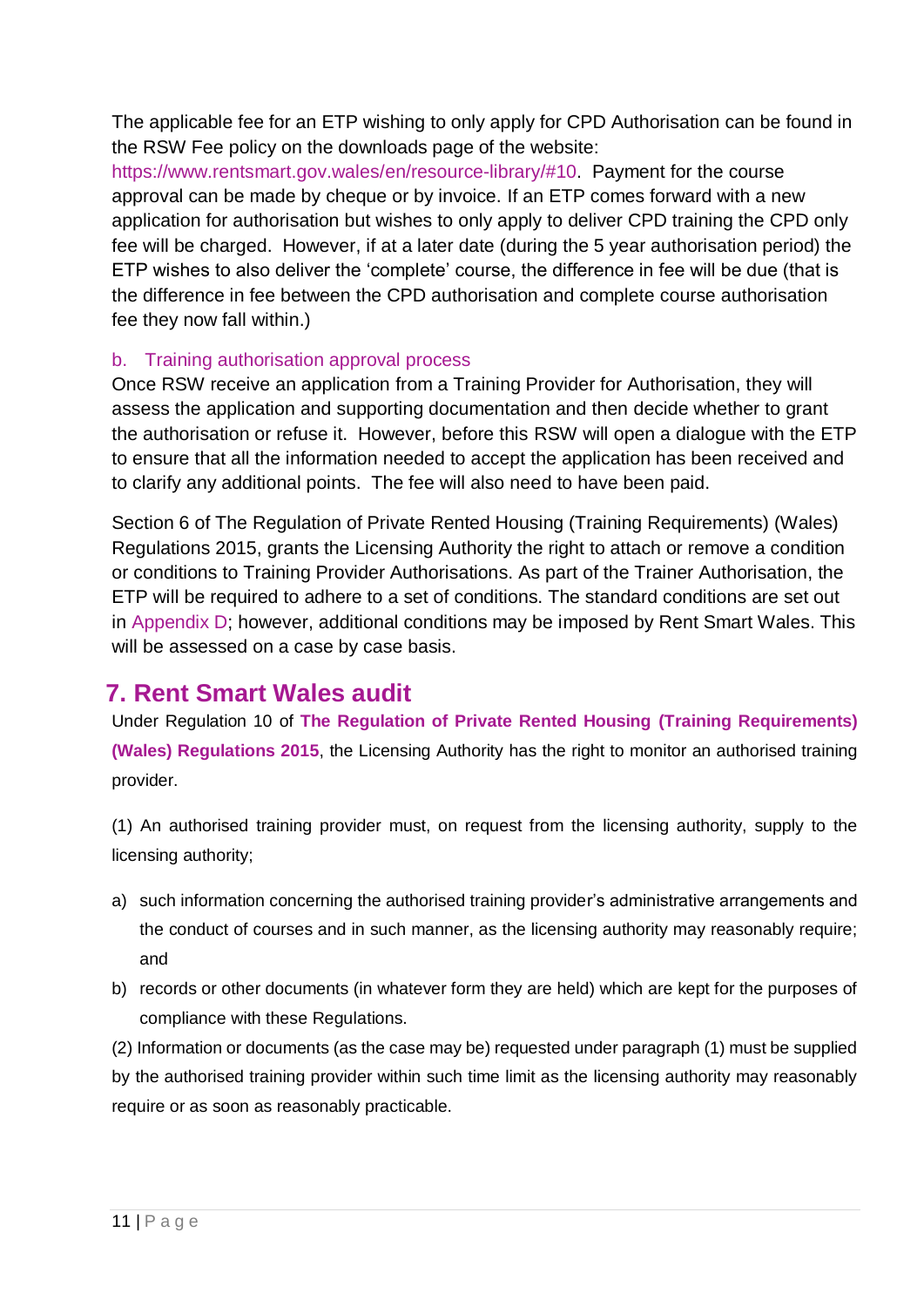## <span id="page-11-0"></span>a. Audit objectives

The overall objective of the audit is for Rent Smart Wales to obtain assurances that an approved training provider manages a robust training system. The controls in place should enable the training provider to comply with the law, conditions set out in the training authorisation and Course approval (for training providers) applications and the course approval and training provider authorisation guide. This in turn, will ensure compliance of legislation within the Housing (Wales) Act 2014. Where it is considered that improvements can be made, these will be communicated with the training provider, so that controls can be enhanced.

A copy of the **Rent Smart Wales training authorisation and approval audit framework and guidance** can be obtained by contacting the training team on 03000 133 344 or [RentSmartWales.Training@cardiff.gov.uk](mailto:RentSmartWales.Training@cardiff.gov.uk)

# <span id="page-11-1"></span>**8. CPD course approval and training provider authorisation renewal**

Course approval and Training Provider Authorisation lasts for a period of **five years**. At the end of the approval period ETPs are required to renew their course approval and training provider authorisation.

The Course Approval and Training Provider Authorisation renewal process requires applicants to submit a new application and supporting documents as detailed in this document.

Rent Smart Wales will review this Guide on a periodic basis.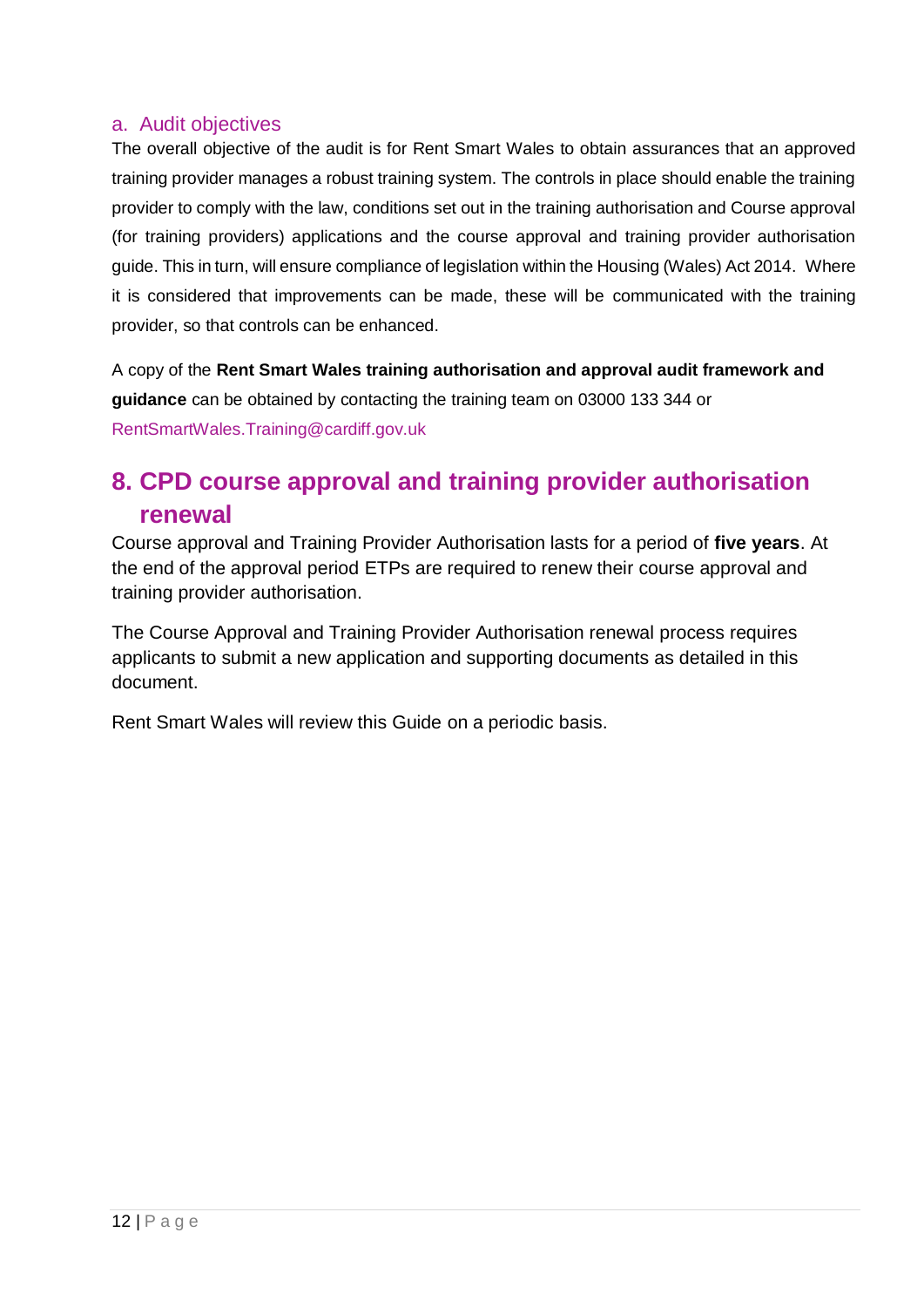# <span id="page-12-0"></span>**Appendix A – glossary of terms**

## **Authorisation fee**

CPD training must be pre-determined by the Licensing Authority (Rent Smart Wales) to be suitable for licensing and licence renewal purposes. This is set out in the Housing (Wales) Act 2014. [The Regulation of Private Rented Housing \(Training Requirements\) \(Wales\)](http://www.legislation.gov.uk/wsi/2015/1366/regulation/9/made)  [Regulations 2015](http://www.legislation.gov.uk/wsi/2015/1366/regulation/9/made) allows for the Licensing Authority to charge a fee for an application from an External Training Provider (ETPs) for authorisation to deliver a course(s) for the purposes of licensing/relicensing under the Act.

## **Approval fee**

A fee to approve an application for a CPD course is done via the same mechanism as for an authorisation fee above. Authorised ETPs can only deliver a CPD course that RSW would accept and allocate CPD points to, if pre-approved as a course under the process set out in this document. The cost of the approval fee depends on the number of CPD points a course would have attributed to it (e.g. how in depth it was).

#### **Complete licensing courses**

The equivalent of a one-day classroom course which covers all the topics necessary for licensing training as specified under Regulation 4 of The Regulation of Private Rented Housing (Training Requirements) (Wales) Regulations 2015

#### **Continuing Professional Development - CPD**

For the purposes of this document, CPD - or continuing professional development, is defined as training which covers a specific set of information, which is categorized into subjects, and topics, as defined below. CPD courses are more specific in nature, and will cover sections of information that have a more definitive aim than the current 'complete' licensing course, which must currently encompass all elements of the landlord (or agent) standard syllabus published by Rent Smart Wales. CPD therefore, will only cover specific elements of landlord/agent training.

#### **CPD points**

CPD points are the values accrued through completing CPD courses, for the aim of renewal. For a licence to be renewed, a landlord must reach **60** CPD points and an agent must reach **80** CPD points. CPD points must be made up of 'Core' Training that is mandatory for all applicants using CPD, and 'supplementary' CPD training (of the applicant's choice) to make up the rest of the points to the required value for their type of application.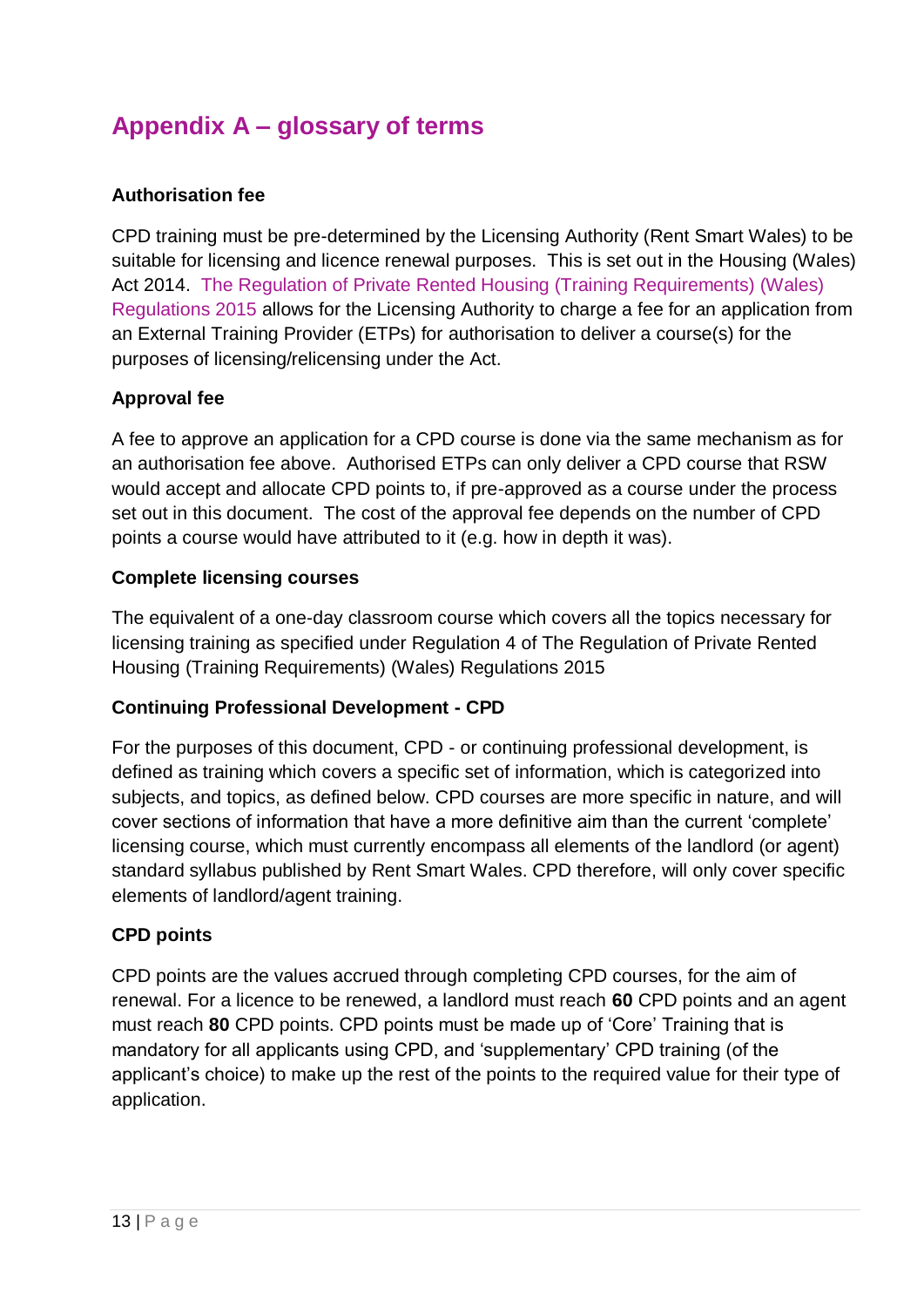## **Core CPD courses**

A core CPD course is required to be completed for renewal if a landlord or agent is not completing the 'complete' licence or 're-licensing' course. The core (or mandatory) CPD course is in place to ensure that all landlords (and agents) are reminded of the necessary information to ensure they let out a home which is safe, healthy, warm and secure.

## **Supplementary CPD courses**

Supplementary CPD Courses are the CPD courses that landlords and agents can choose to complete, in order to make the CPD points they accrue up to the necessary value for renewal, when added to the 'core' training points needed. The purpose of this is that areas of relevance or specific interest can be selected by a customer, in order to 'specialize' as per the customer's needs. Supplementary courses are further categorised into 'topic' based CPD courses, 'basic' CPD courses and 'advanced' CPD courses

**Topic based CPD**: To be classed as a topic based CPD course, it must contain at least three distinct 'topics' from the list found from Appendix B in this document. Topic based CPD courses are meant to be condensed 'updates' to information which landlords and agents could complete in a short period of time (under an hour). They are attributed 5 CPD points.

**Basic CPD:** A minimum of all 'topics' in one 'subject' must be completed, as listed in Appendix B of this document, for a course to be a basic course, and therefore attributed 10 CPD points. Basic courses cover distinct matters usually about one key area of interest and would be akin to a couple of hours of studying.

**Advanced CPD**: A minimum of all 'topics' in one subject must be completed, as listed in Appendix B of this document, for a course to be an advanced course. Advanced courses are meant to cover more detailed information in a variety of matters (often specific to a particular area of the private rented sector) that a landlord or agent should know and would be akin to going to a half-day classroom course. Courses in this category might also be less involved but in a subject of significant interest to RSW and its partners (e.g. mental health awareness). These courses are allocated 20 CPD points.

## **External Training Providers – ETP's**

An external training provider is the term for organisations outside of Rent Smart Wales who provide training to landlords and agents for the purpose of licensing/renewal. However, who can only do so after being 'authorised' by RSW to offer such training. Each course they offer and brand as suitable for licensing or re-licensing purposes must be preapproved by RSW.

## **Subject**

A subject is a broad set of topics that come under one group. An example of a subject could be '**Equality and Diversity',**' which contains the following **Topics**: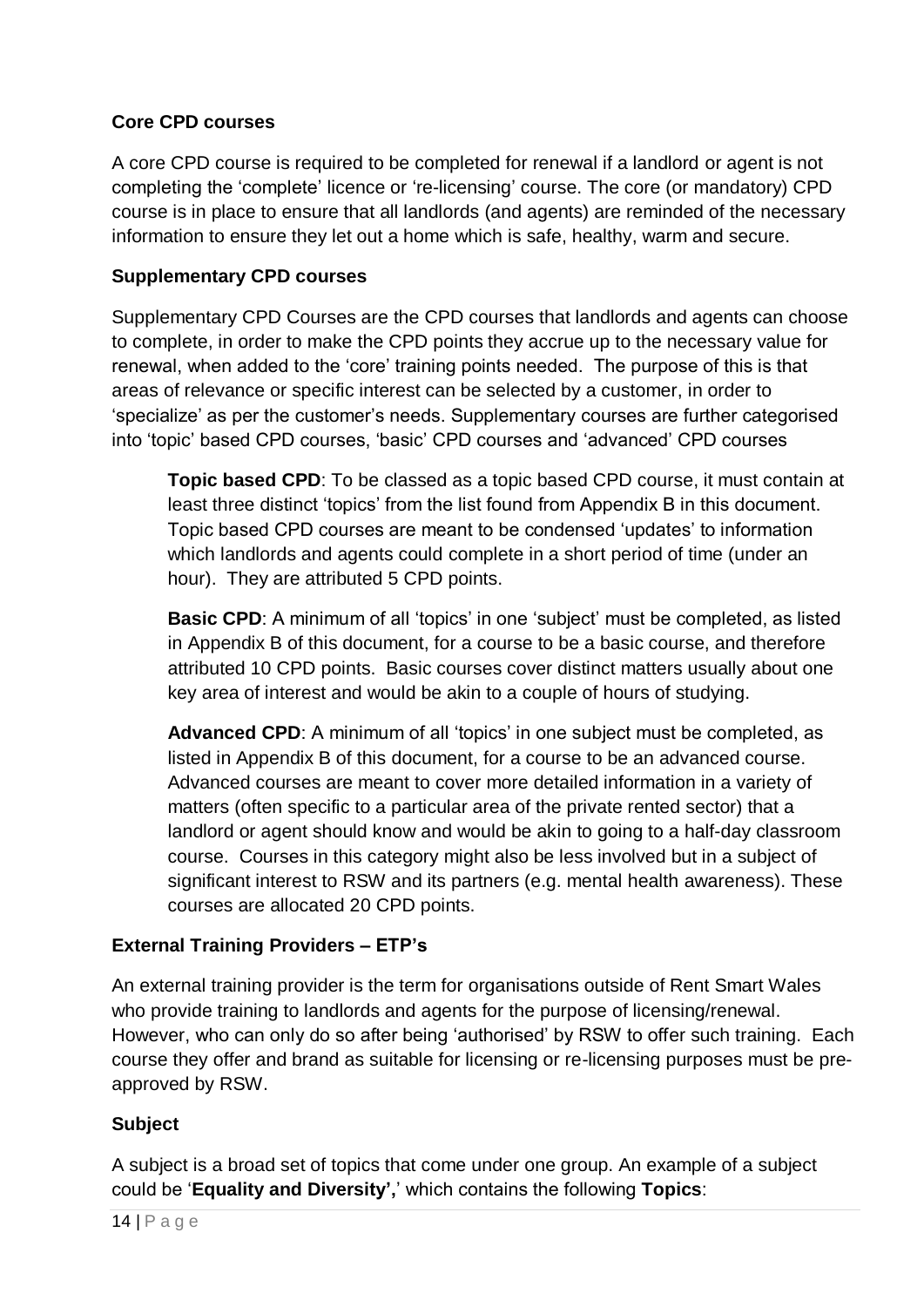Equality Act 2010

Types of Discrimination

Working with tenants with Protected Characteristics

Adaptations and Accessibility

## **Topics**

A topic is a specific piece of information that can be included in a CPD course. A topic is less broad, and a number of topics make up a **subject**. An example of a topic might be 'council tax,' whereas the corresponding subject would be 'tax.'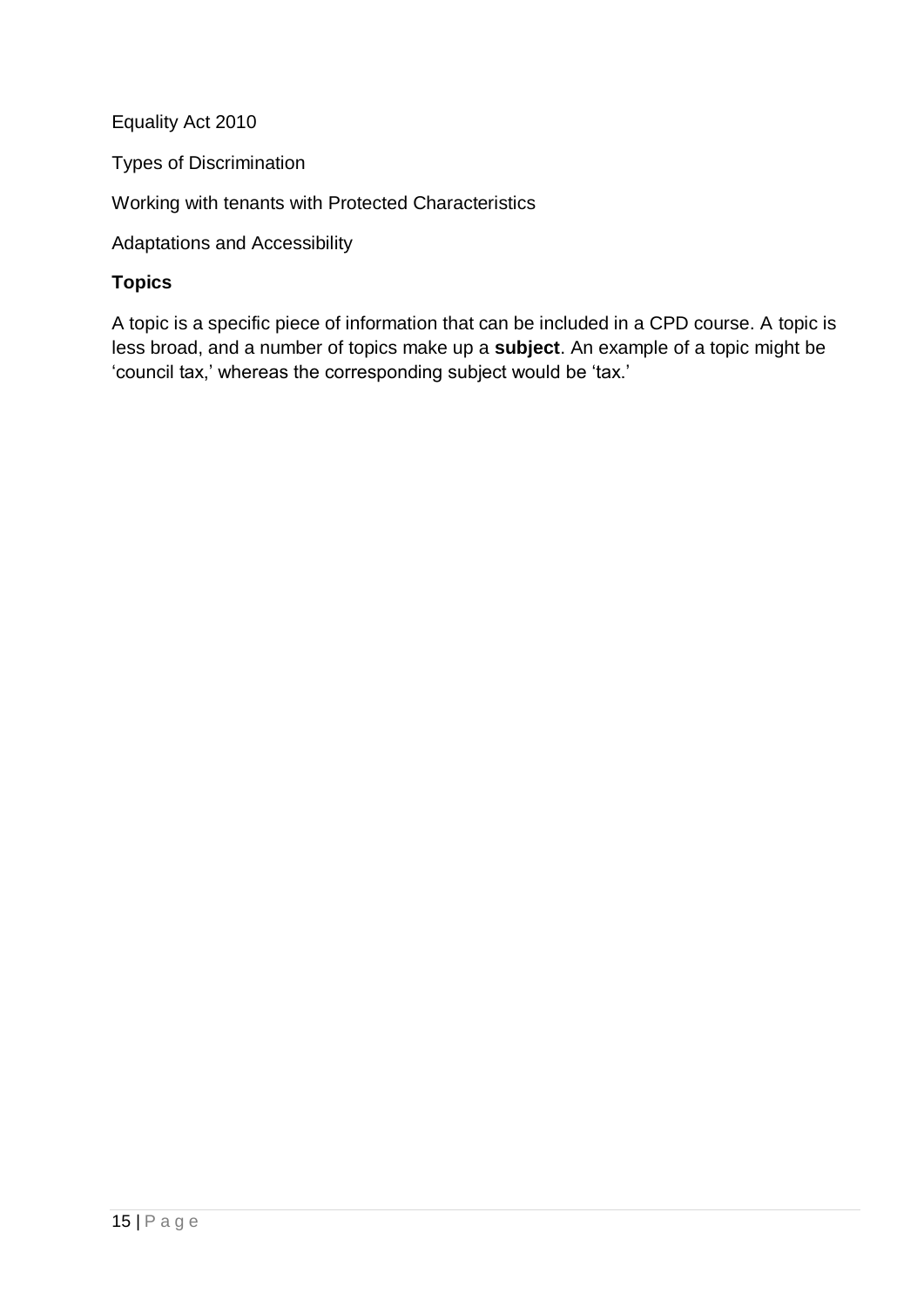# <span id="page-15-0"></span>**Appendix B – Standard CPD Course Contents**

This section lists proposed 'topics' and 'subjects' for CPD courses and the levels they will be assessed at. This cannot be an exhaustive list; as and when new legislation or relevant PRS topics emerge, the list and potential topics and subjects that can be attributed CPD will be created. If a course offered by an ETP is not listed below, then please speak to the Training Team at Rent Smart Wales and they can assess it and decide which type of CPD training it can be recognised as.

#### **Basic CPD courses:**

Allocated 5 points per 3 or more topics covered (if the whole subject is not covered) and 10 points per full subject covered:

| <b>Subject</b>                                                   | <b>Topics</b>                                        |
|------------------------------------------------------------------|------------------------------------------------------|
| <b>Rent Smart Wales (Housing Wales Act</b><br>2014: An Overview) | Registration                                         |
|                                                                  | Licensing                                            |
|                                                                  | Conditions                                           |
|                                                                  | Changes which must be notified to RSW<br>by law      |
|                                                                  | Fit & Proper Person                                  |
|                                                                  | Training                                             |
|                                                                  | Enforcement                                          |
|                                                                  | Code of Practice and ongoing obligations             |
|                                                                  | <b>Agent Audits</b>                                  |
|                                                                  | Maintaining a registration and renewing a<br>licence |
| <b>Contracts</b>                                                 | Written                                              |
|                                                                  | Verbal                                               |
|                                                                  | Cancellation                                         |
|                                                                  | Principles of contract law                           |
|                                                                  | <b>Consumer contracts</b>                            |
|                                                                  | Power of Attorney                                    |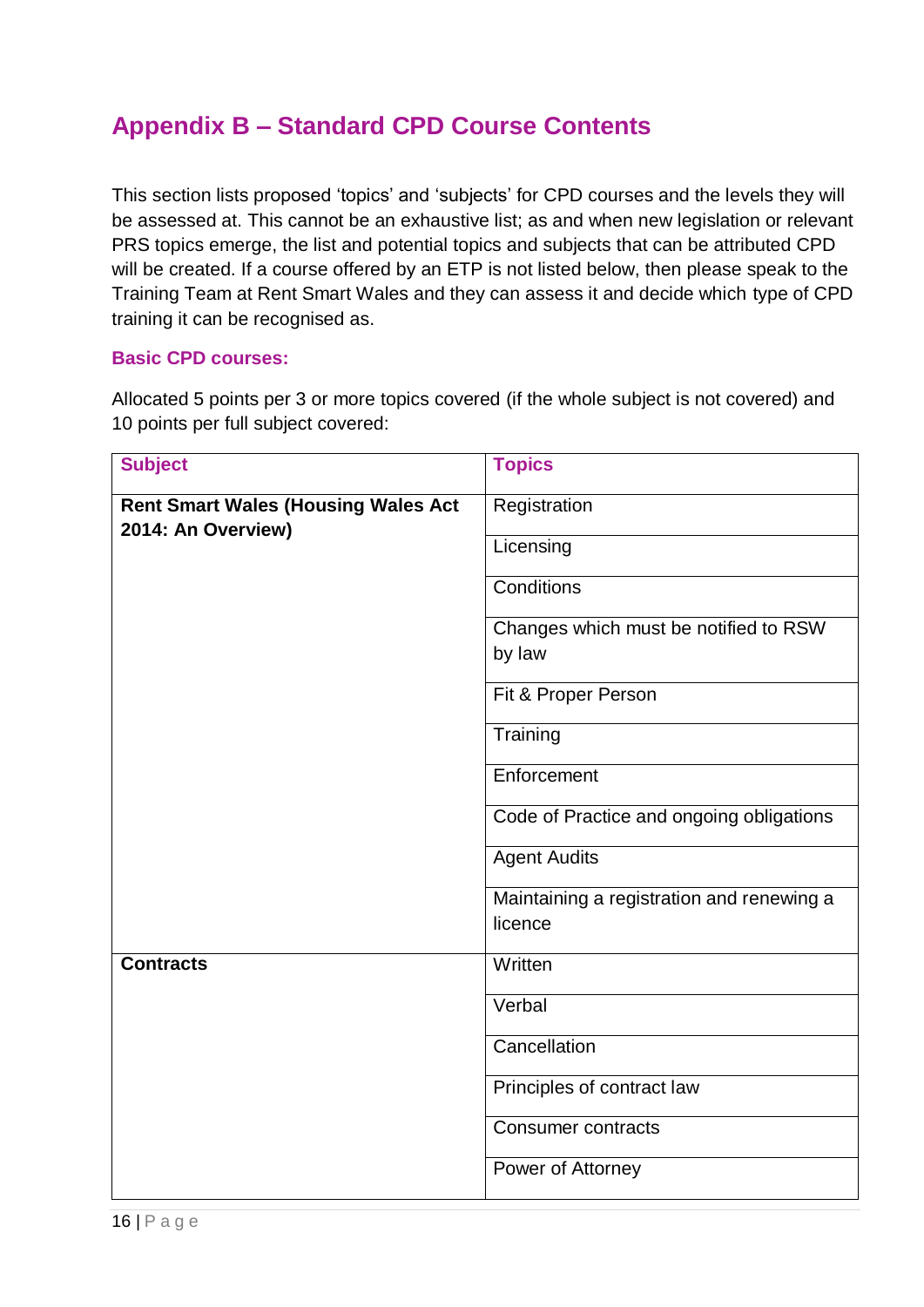|                                        | "Connected Person" under Housing                              |
|----------------------------------------|---------------------------------------------------------------|
|                                        | (Wales) Act 2014                                              |
| <b>Terms Of Business</b>               | Fees                                                          |
|                                        | Client money protection and professional                      |
|                                        | indemnity insurance                                           |
|                                        | Accounting and audit trail                                    |
|                                        | Start/finish of termination                                   |
|                                        | Estoppel                                                      |
|                                        | Employee contract                                             |
| <b>Permissions/Instructions</b>        | Freeholder                                                    |
|                                        | Mortgage provider                                             |
|                                        | Insurance company                                             |
|                                        | <b>Rent Smart Wales Registration/Licence</b>                  |
| Tax                                    | Income tax (HMRC)                                             |
|                                        | Capital gains tax                                             |
|                                        | Inheritance tax                                               |
|                                        | Council tax                                                   |
| <b>Property investment and options</b> | Investing in a property                                       |
|                                        | Private rented sector market                                  |
|                                        | Landlord self-manage                                          |
|                                        | Agent let only, letting & rent collection, full<br>management |
|                                        | Conversions, planning and building                            |
|                                        | regulations                                                   |
| <b>Insurance</b>                       | <b>Building and contents</b>                                  |
|                                        | Landlord insurance                                            |
|                                        | Professional indemnity                                        |
|                                        | Public liability (contractors)                                |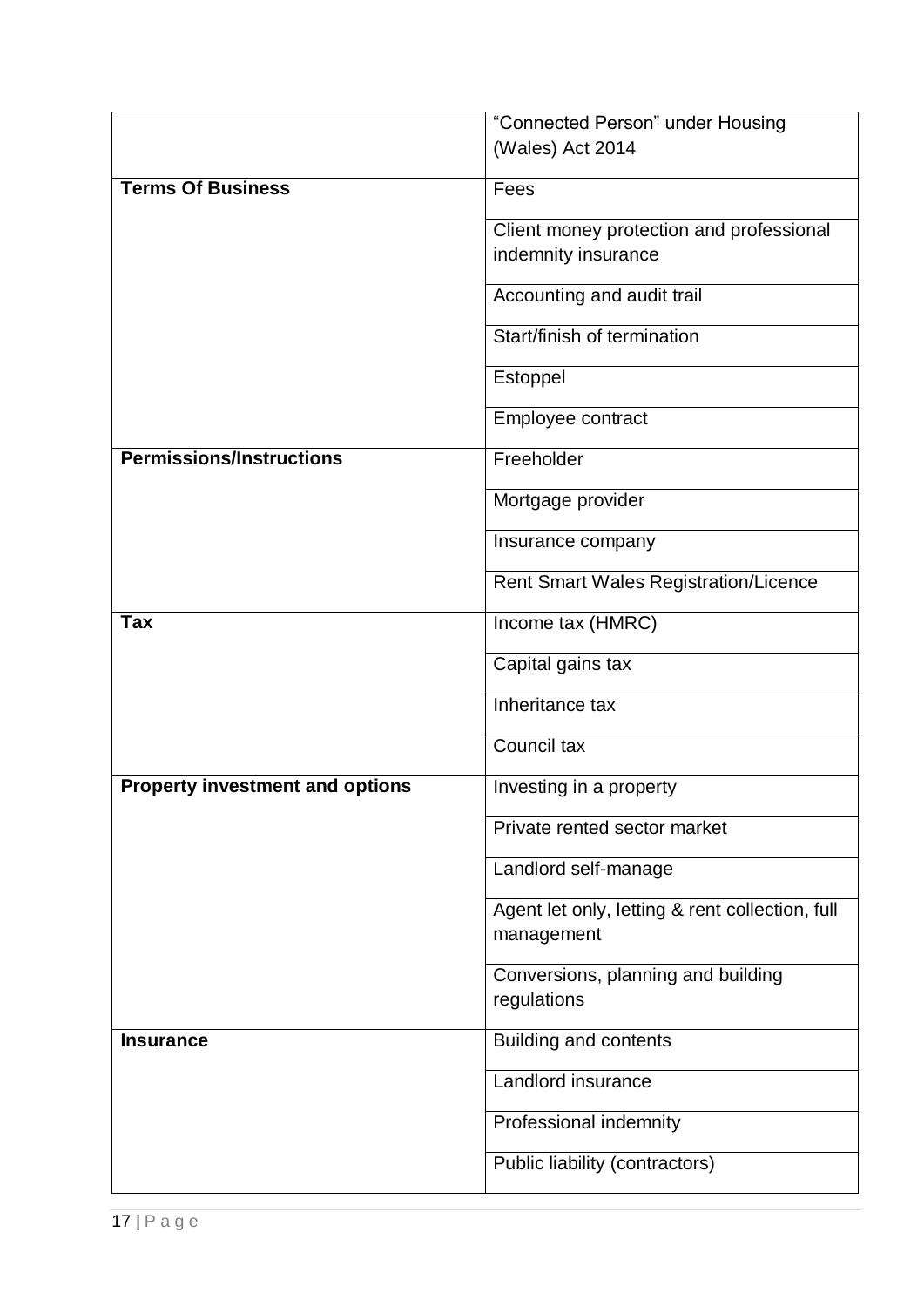| <b>Finding a tenant</b>                                 | How to advertise a property to let                     |
|---------------------------------------------------------|--------------------------------------------------------|
|                                                         | Viewings                                               |
|                                                         | Interview & references or reference service            |
|                                                         | Guarantor                                              |
|                                                         | ID checks, immigration status                          |
|                                                         | Fees                                                   |
| <b>General Data Protection Regulations</b>              | Data Protection Act 2018 and the General               |
| (GDPR)                                                  | Data Protection Regulations (GDPR)                     |
|                                                         | Lawful basis for processing information                |
|                                                         | Data controllers and data processors                   |
|                                                         | Data collection and processing                         |
|                                                         | Registering as a data controller                       |
|                                                         | Privacy notices                                        |
|                                                         | Right to be forgotten                                  |
|                                                         | Penalties and non-compliance                           |
| Equality and diversity for the private<br>rented sector | Equality Act 2010                                      |
|                                                         | Types of discrimination                                |
|                                                         | Working with tenants with protected<br>characteristics |
|                                                         |                                                        |
|                                                         | Adaptations and accessibility                          |
| Rent                                                    | Agreement with the tenant                              |
|                                                         | Rent review clause                                     |
|                                                         | Rent assessment committee                              |
|                                                         | Rent increases during tenancies                        |
|                                                         | Collection                                             |
|                                                         | Rent books (weekly)                                    |
|                                                         | Section 13 Housing Act 1988                            |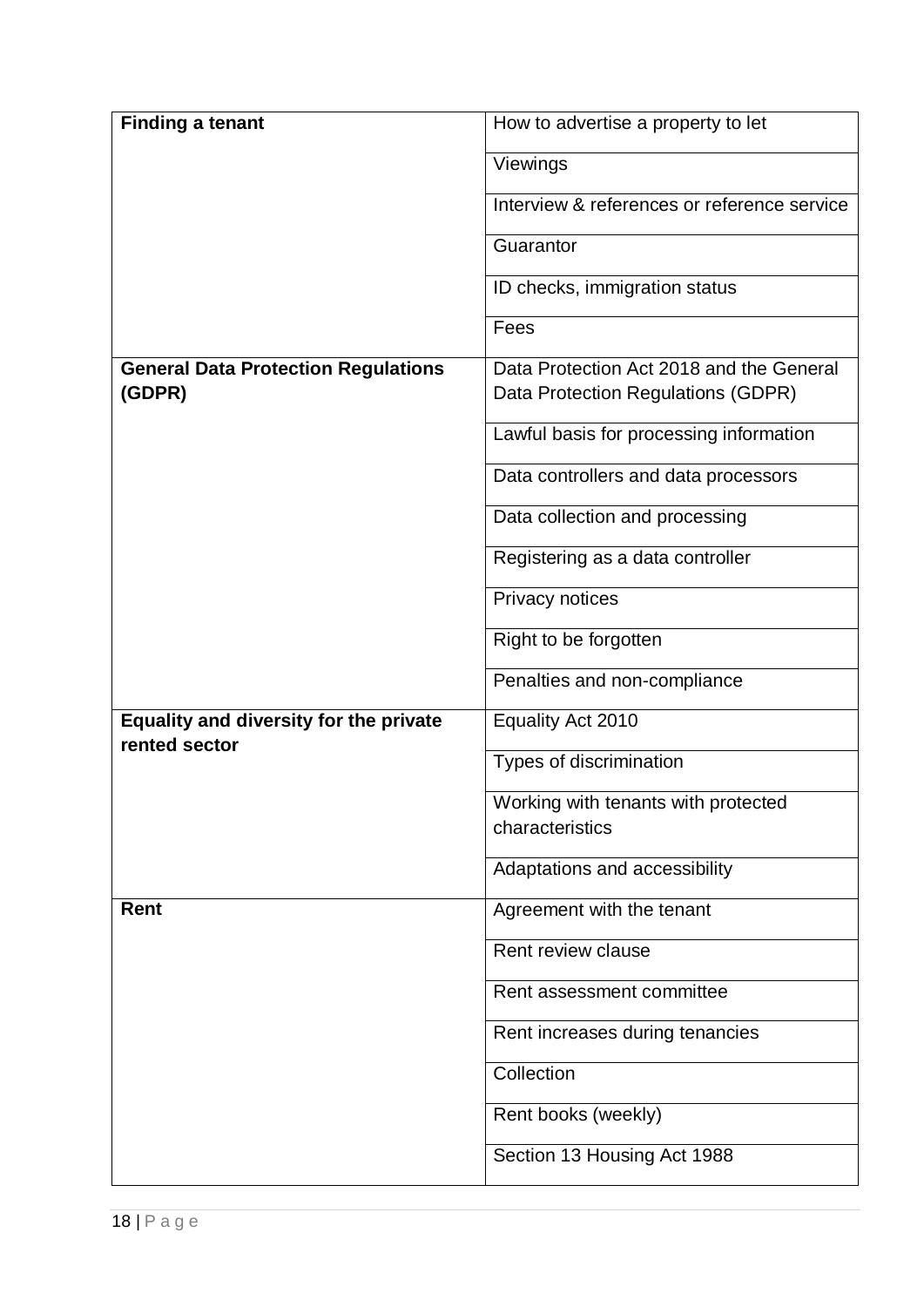|                                                                        | Rent arrear triggers                                      |
|------------------------------------------------------------------------|-----------------------------------------------------------|
|                                                                        | Small claims county court judgement                       |
| <b>Universal Credit</b>                                                | Local housing allowance                                   |
|                                                                        | Introduction to Universal Credit (UC)                     |
|                                                                        | Who can claim UC                                          |
|                                                                        | How a landlord/agent can help with a claim                |
|                                                                        | Where tenants can get help                                |
| Introducing tenants to their new home                                  | Who is responsible for paying what bills<br>and utilities |
|                                                                        | Record of meter readings                                  |
|                                                                        | Welsh Water Regulations 2014 - Landlord<br>Tap            |
|                                                                        | Introduction to property - check in                       |
|                                                                        | Waste obligations                                         |
|                                                                        | Key information and appliance instruction                 |
| Customer service, record keeping and<br>other financial considerations | <b>Financial Conduct Authority (FCA)</b>                  |
|                                                                        | Finance Act 1995                                          |
|                                                                        | Proceeds of crime                                         |
|                                                                        | Money laundering                                          |
|                                                                        | Negligence                                                |
|                                                                        | Duty of care                                              |
|                                                                        | Tax obligations                                           |
|                                                                        | <b>Customer service</b>                                   |
|                                                                        | Record keeping                                            |
|                                                                        | Data processing and protection                            |
| <b>Possession</b>                                                      | What to do when things go wrong<br>(sustaining tenancies) |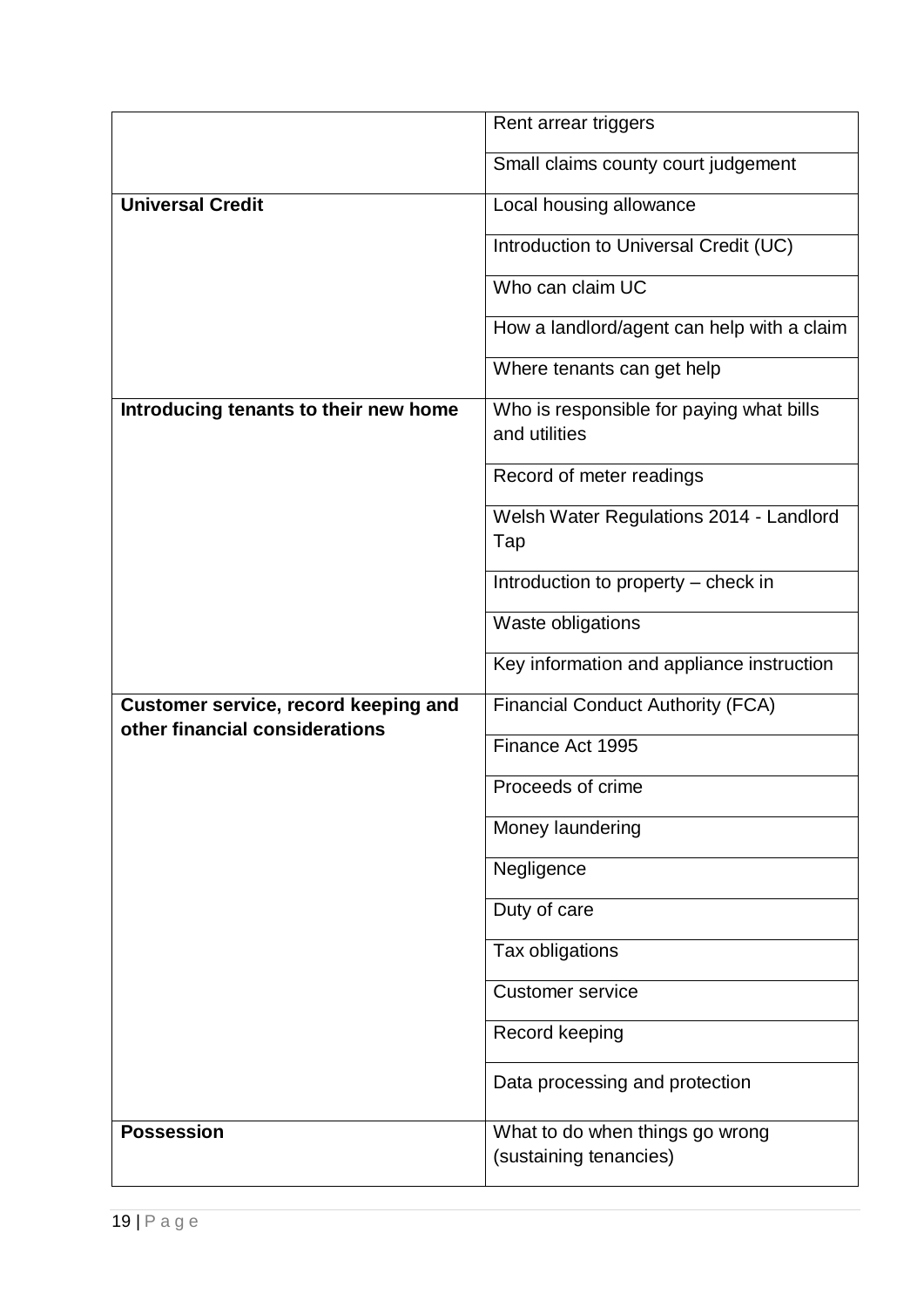|                                              | Antisocial behaviour and nuisance -         |
|----------------------------------------------|---------------------------------------------|
|                                              | Section 8                                   |
|                                              |                                             |
|                                              | <b>Rent Arrears - Section 8</b>             |
|                                              | Section 21                                  |
|                                              | Accelerated possession                      |
|                                              | Abandonment                                 |
| <b>Ending a fixed/periodic tenancy</b>       | What to do when things go wrong             |
|                                              | (sustaining tenancies)                      |
|                                              |                                             |
|                                              | Unlawful eviction and harassment            |
|                                              | Fixed term/periodic                         |
|                                              | Joint tenancies - notice to quit            |
|                                              | Utilities - meter readings, informing Welsh |
|                                              | Water                                       |
|                                              | Council tax                                 |
|                                              | Inventory                                   |
|                                              | Deposit return - receipts, alternative      |
|                                              | dispute resolution                          |
|                                              | <b>Property handover</b>                    |
|                                              | Rolling AST/new tenancy                     |
| <b>Energy Performance Certificates (EPC)</b> | Indicators at advertising                   |
|                                              | Certificate at viewing                      |
|                                              | Minimum value for renting                   |
|                                              | Enforcement and penalties                   |
|                                              | How to improve an EPC rating on a           |
|                                              | property - works that can be done and       |
|                                              | where help can be received from             |
| <b>Fire safety</b>                           | General fire safety principles              |
|                                              |                                             |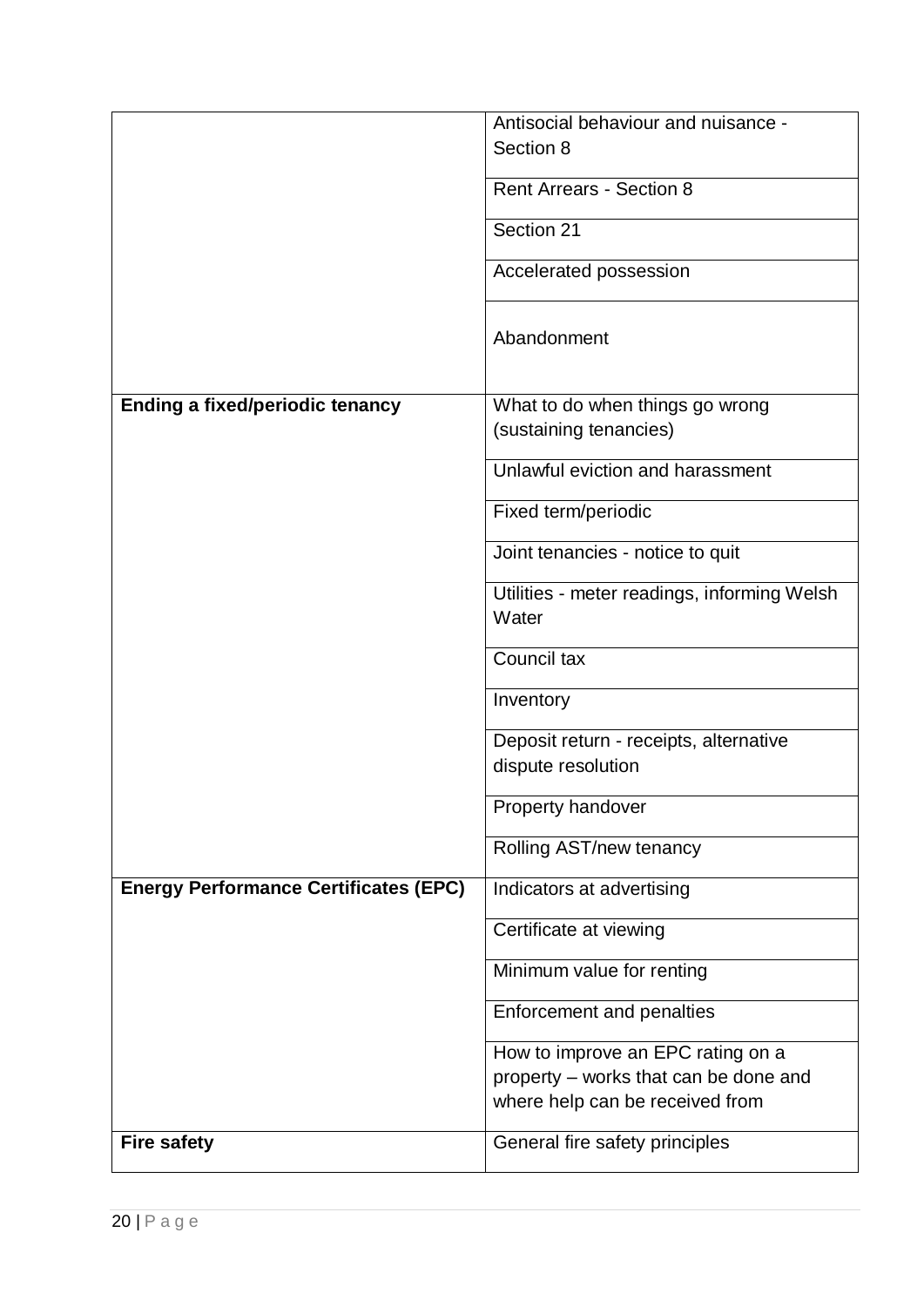|                                        | LACORS guidance                                                 |
|----------------------------------------|-----------------------------------------------------------------|
|                                        | Management of Houses of Multiple                                |
|                                        | Occupation                                                      |
|                                        | Fire risk assessment                                            |
|                                        | Gas and electrical safety                                       |
|                                        | Furniture and furnishings (fire safety)                         |
|                                        | regulations                                                     |
|                                        | Smoking and Health Act                                          |
| <b>Waste management</b>                | Waste management general information                            |
|                                        | Enforcement                                                     |
|                                        | <b>Tenant information</b>                                       |
|                                        | Recycling                                                       |
|                                        | In Houses in Multiple Occupation                                |
| Marketing in the private rented sector | Marketing requirements including fees,<br><b>EPCs &amp; RSW</b> |
|                                        | Legal basis                                                     |
|                                        | Viewings (best practice)                                        |
|                                        |                                                                 |
|                                        | <b>Protected characteristics</b>                                |
|                                        | Referencing and considerations when                             |
|                                        | choosing applicants                                             |
| <b>Referencing and guarantors</b>      | <b>Credit checks</b>                                            |
|                                        | Income reference                                                |
|                                        | Previous rental                                                 |
|                                        | ID checks                                                       |
|                                        | Guarantors                                                      |
|                                        | <b>Protected characteristics</b>                                |
|                                        | Legislative context                                             |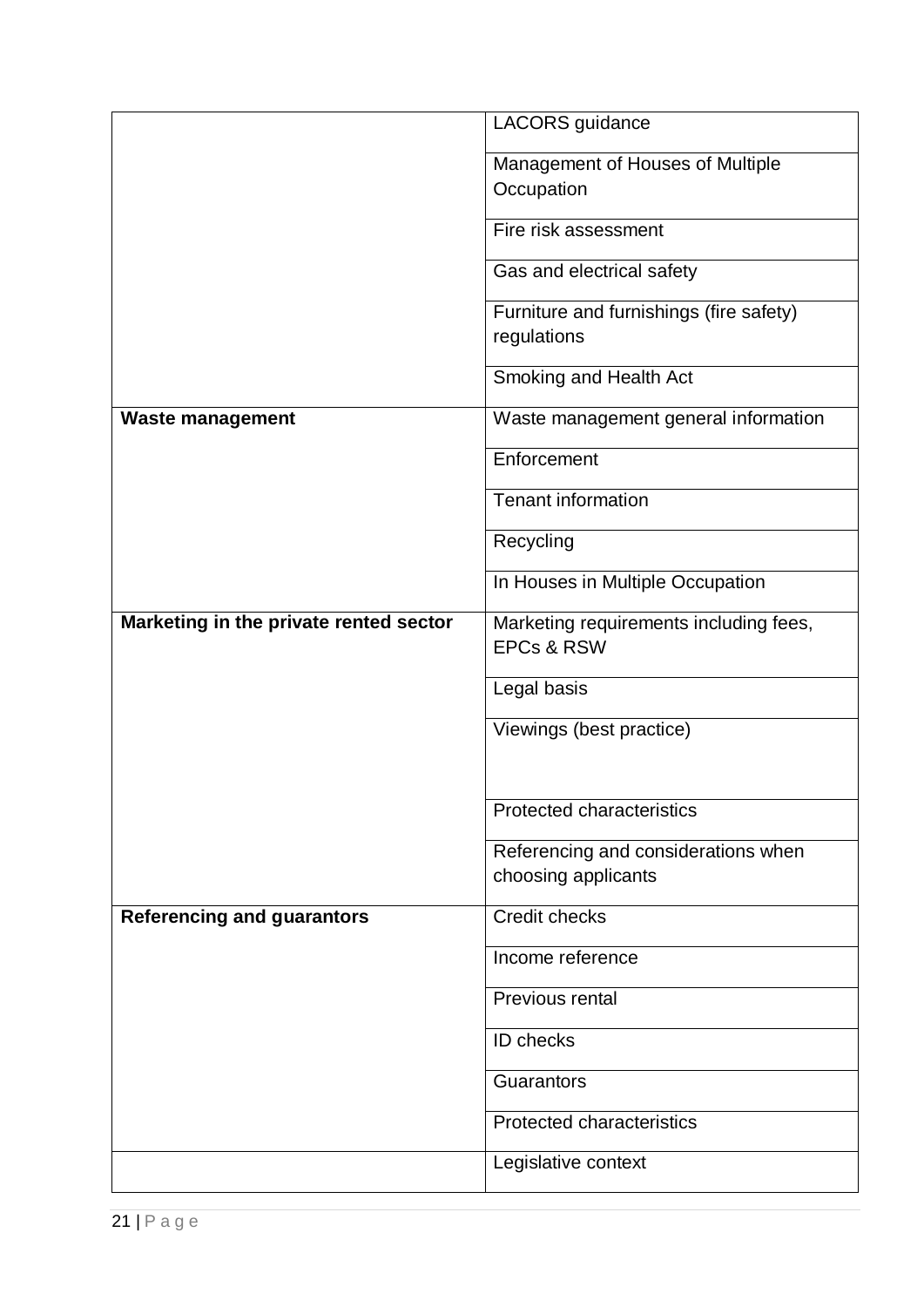| Chargeable fees when letting<br>(tenantfees ban in Wales) | Permitted payments                                                   |
|-----------------------------------------------------------|----------------------------------------------------------------------|
|                                                           | Rent payments                                                        |
|                                                           | Default fees                                                         |
|                                                           | <b>Prohibited payments</b>                                           |
|                                                           | Holding deposits (and tenancy deposits)                              |
|                                                           | Amendments to Consumer Rights Act<br>2015                            |
|                                                           | Enforcement (including s.21 and recovery<br>of prohibitive payments) |

#### **Advanced CPD courses:**

**Allocated 5 points per three or more topics covered in a subject (if the whole subject is not covered) and 20 points per full subject covered:** 

| <b>Subject</b> | <b>Topics</b>                              |
|----------------|--------------------------------------------|
| Law of agency  | Limit of authority                         |
|                | Outside of the law                         |
|                | Statutory and common law                   |
|                | Supply of Goods And Services Act 1982 -    |
|                | Section 13                                 |
|                | Verbal authority                           |
|                | Duty of care and skill                     |
|                | Roles of agent, landlord and tenant        |
|                | Obedience, loyalty, to account,            |
|                | performance, disclosure                    |
|                | Remuneration, indemnity, lien              |
|                | Impartiality, duty of care, Equalities Act |
|                | 2010                                       |
|                | Fees                                       |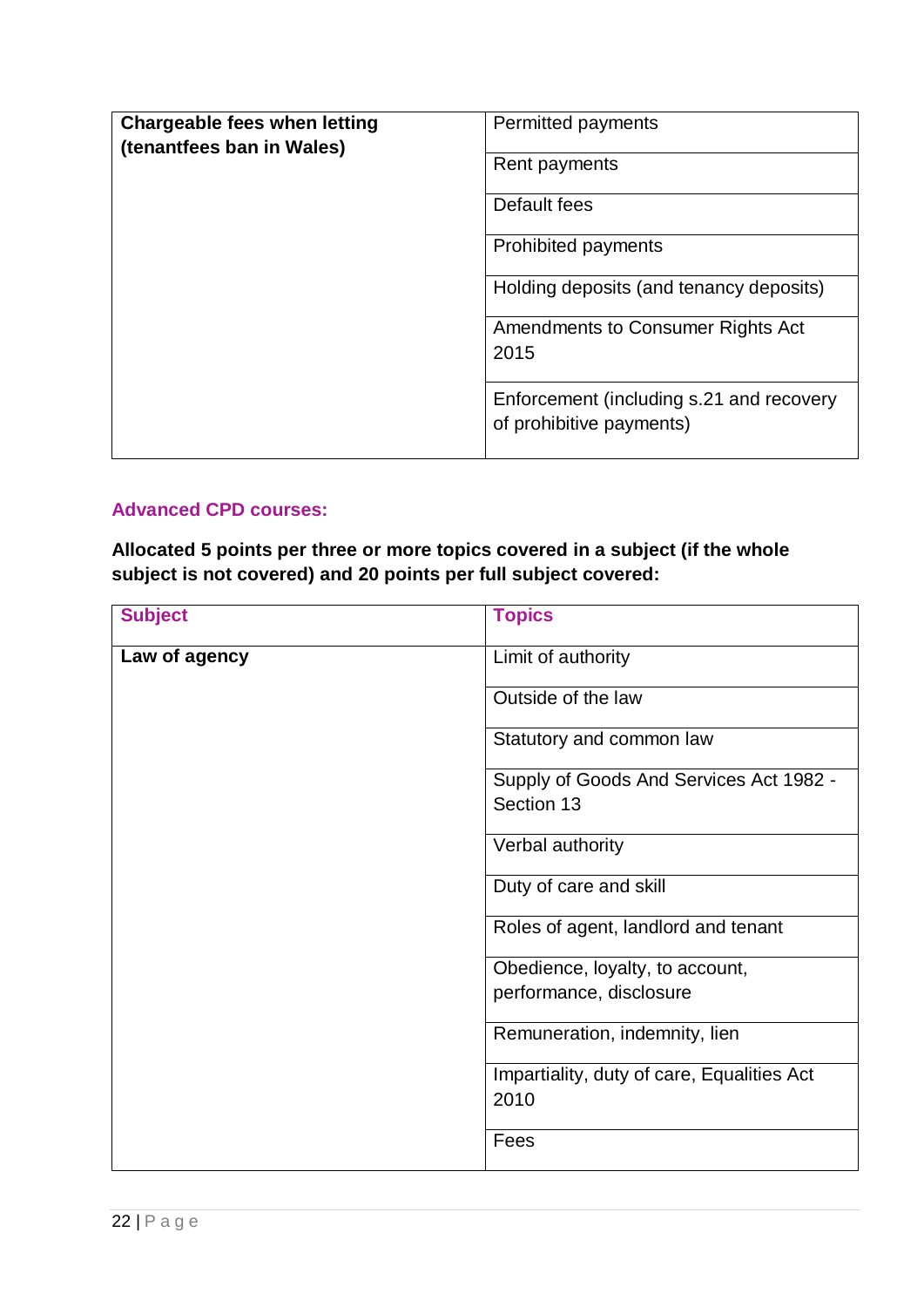|                         | Professional indemnity insurance and                         |
|-------------------------|--------------------------------------------------------------|
|                         | client money protection                                      |
|                         | Public liability (contractors)                               |
|                         | Consumer Rights Act 2015                                     |
|                         | <b>Consumer Contracts Regulations 2013</b>                   |
|                         | <b>Local Authority enforcement</b>                           |
|                         | Letting fees 'ban' and permitted charges                     |
|                         | Contracts                                                    |
|                         | Accounting and audit trail                                   |
|                         | Employee contract                                            |
|                         | Estoppel                                                     |
|                         | Advertising and lawful instruction to let                    |
|                         | Data protection                                              |
|                         | Rent Smart Wales Agent Audit and<br>conditions for licensees |
| Tenancy agreement types | Assured Shorthold Tenancy (AST)                              |
|                         | Assured                                                      |
|                         | Regulated tenancy (Rent Act 1977)                            |
|                         | New legislation: Renting Homes (Wales)<br>Act 2016           |
|                         | Subletting and assigning                                     |
|                         | Joint and several tenancy                                    |
|                         | Succession and rights of survivor                            |
|                         | Housing Act 1988 tenant                                      |
|                         | <b>Rental licences</b>                                       |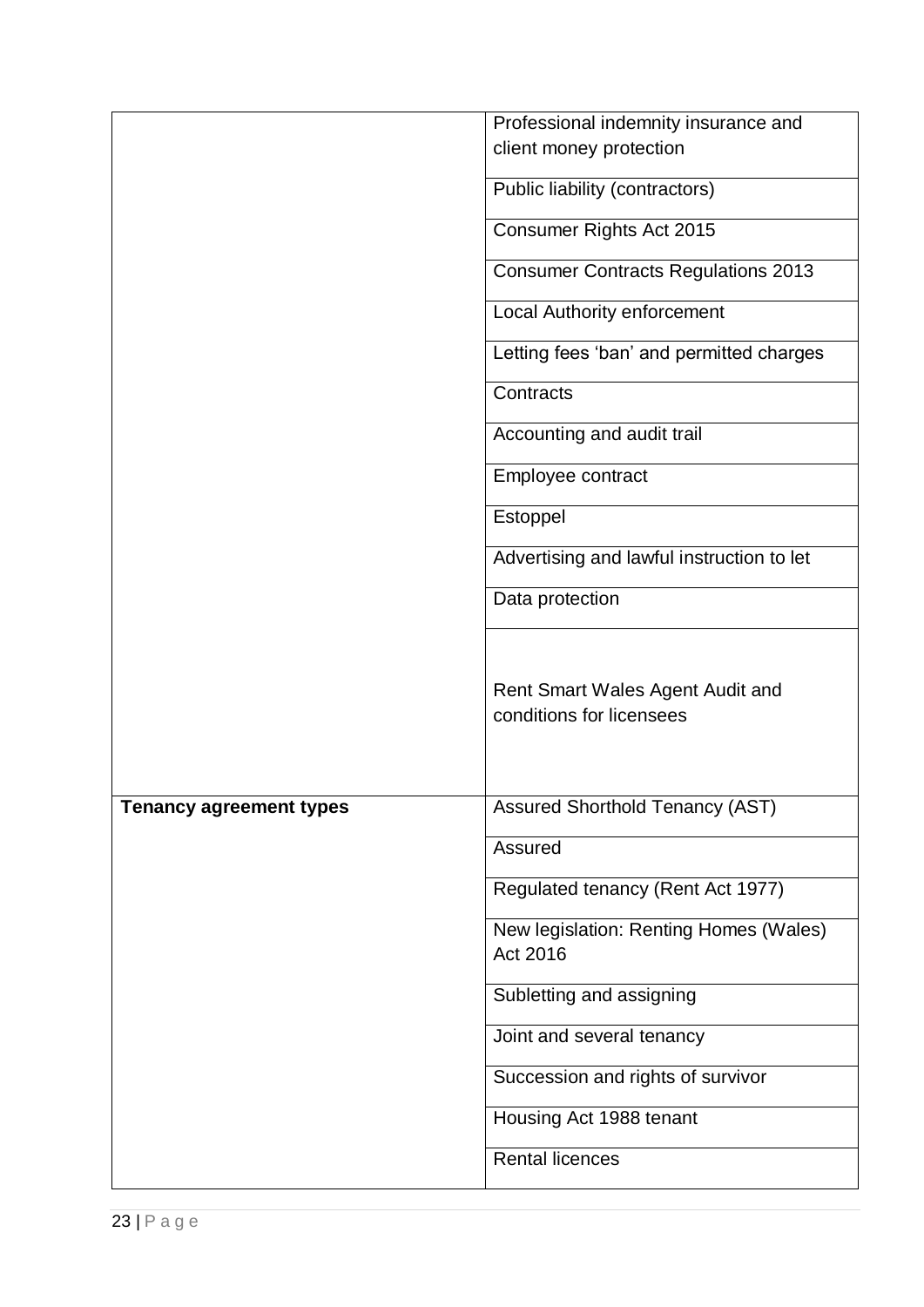|                                                 | Written - best practice                                                                          |
|-------------------------------------------------|--------------------------------------------------------------------------------------------------|
|                                                 | Verbal                                                                                           |
|                                                 | Unfair terms                                                                                     |
|                                                 | Fees                                                                                             |
| Inventories, tenancy deposits and<br>disputes   | Deposit Protection Schemes and the<br>Housing Act 2004 and subsequent<br>regulations and orders. |
|                                                 | Using an inventory provider                                                                      |
|                                                 | Inventories                                                                                      |
|                                                 | Deposit protection and returning deposits                                                        |
|                                                 | Wear and tear                                                                                    |
|                                                 | Bond guarantee schemes                                                                           |
|                                                 | Dispute resolution and abandonment                                                               |
| <b>Managing tenancies effectively</b>           | Preventing problems, controlling situations,<br>mediation, legal action                          |
|                                                 | <b>Complaint procedures</b>                                                                      |
|                                                 | Timely responses                                                                                 |
|                                                 | Record-keeping                                                                                   |
|                                                 | Data processing and protection                                                                   |
|                                                 | Property redress                                                                                 |
|                                                 | 24 hour notice, right to quite enjoyment                                                         |
|                                                 | <b>Emergency contact</b>                                                                         |
|                                                 | <b>Emergency entry</b>                                                                           |
|                                                 | Rent Smart Wales Code of Practice for<br>licensees (and periodic inspections)                    |
| <b>Maintaining tenant relations (sustaining</b> | Communication including data protection                                                          |
| tenancies)                                      | Financial difficulties (including HB/UC)                                                         |
|                                                 |                                                                                                  |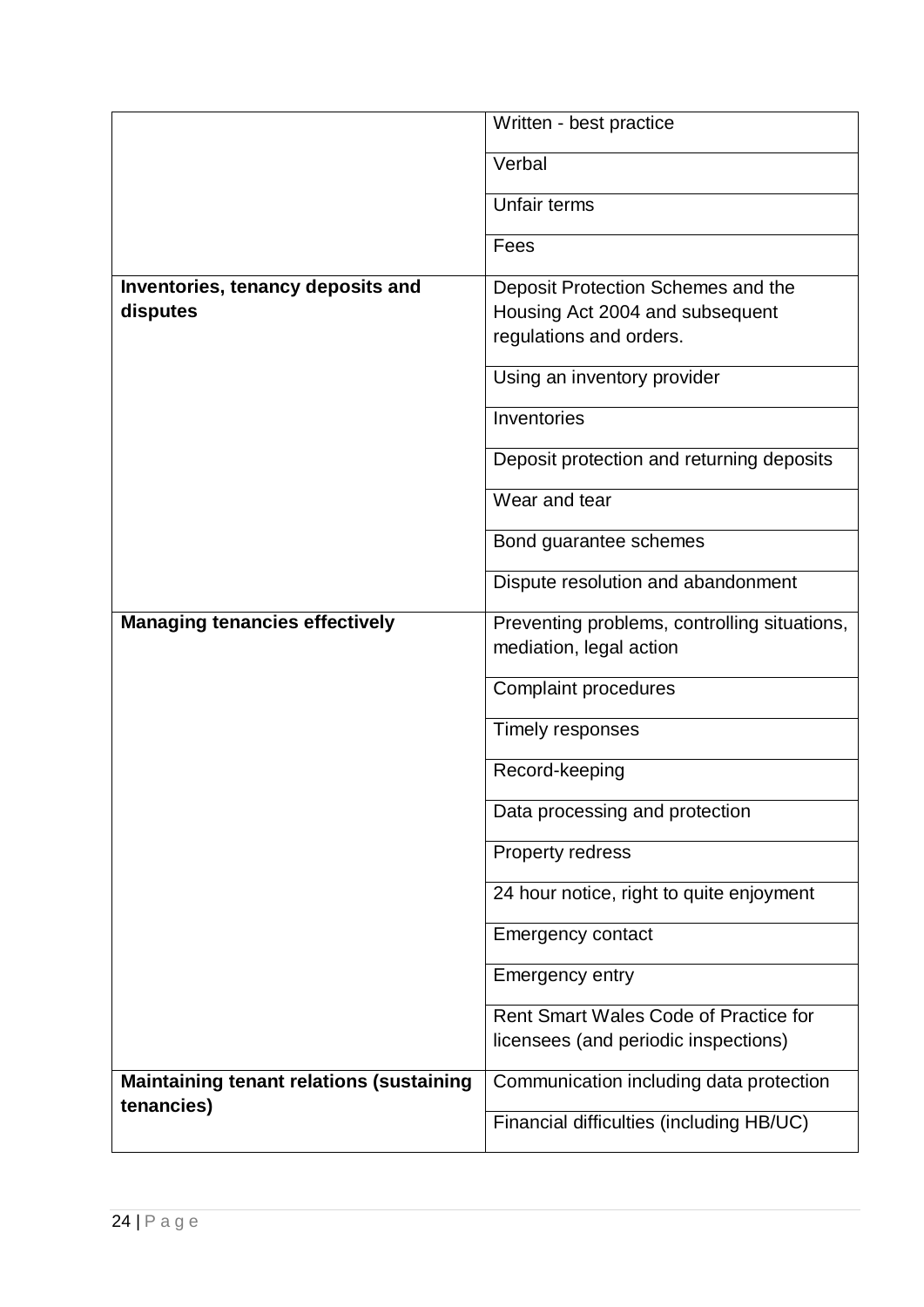|                                                                | Poor mental health (including adverse                                 |
|----------------------------------------------------------------|-----------------------------------------------------------------------|
|                                                                | childhood experiences (aces))                                         |
|                                                                | Tenants going into or from prison                                     |
|                                                                | Anti-social behaviour                                                 |
|                                                                | Support to live Independently                                         |
|                                                                | External help and support                                             |
| <b>Managing Houses of Multiple</b><br><b>Occupation (HMOs)</b> | Definition of an HMO                                                  |
|                                                                | Housing Act 2004 Part 2                                               |
|                                                                | Contract types                                                        |
|                                                                | Most common 'hazards'                                                 |
|                                                                | Duties of an HMO manager and tenants -<br><b>HMO Regulations 2006</b> |
|                                                                | Licensing - Housing Act 2004, fit and<br>proper                       |
|                                                                | Failure to comply - offences                                          |
|                                                                | Mandatory and additional licensing<br>schemes                         |
|                                                                | Practical steps to managing HMO tenants                               |
|                                                                | Fire safety                                                           |
|                                                                | Regulatory reform fire safety order                                   |
|                                                                | Waste obligations and communal areas                                  |
|                                                                | Anti-social behaviour                                                 |
|                                                                | Mediation and sustaining tenant relations                             |
|                                                                | Dealing with complaints                                               |
|                                                                | Record keeping                                                        |
|                                                                | Reasonable adjustments                                                |
|                                                                | Mental health awareness                                               |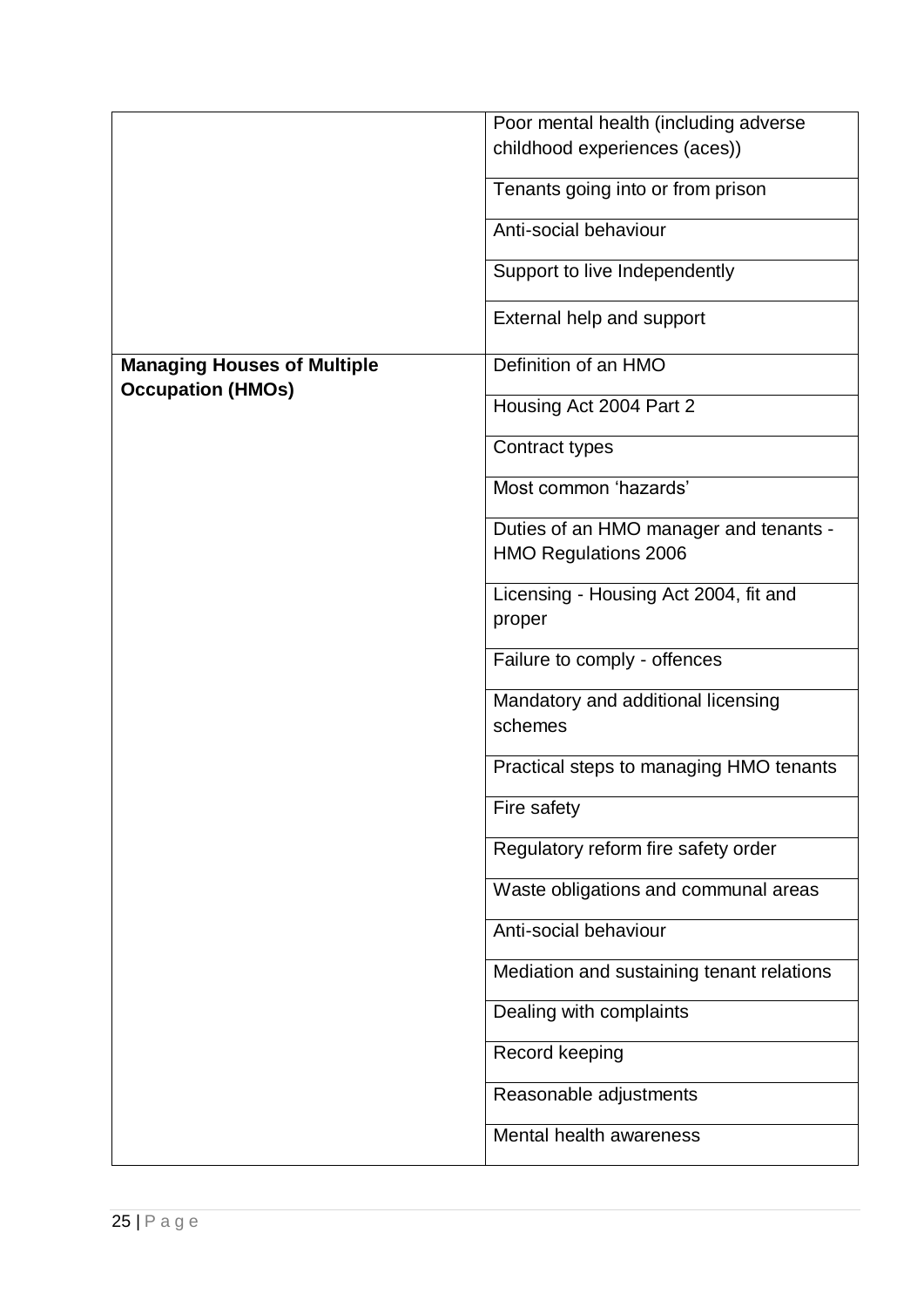|                                      | Sustaining tenancies and signposting for |
|--------------------------------------|------------------------------------------|
|                                      | support                                  |
| <b>Managing student lets</b>         | Marketing                                |
|                                      | Contracts                                |
|                                      | Tenancy length                           |
|                                      | Rent & half-rent                         |
|                                      | Referencing and guarantors               |
|                                      | Deposits and inventories                 |
|                                      | Most common 'hazards'                    |
|                                      | <b>HMO</b> regulations                   |
|                                      | Fire safety                              |
|                                      | Waste                                    |
|                                      | Council tax                              |
|                                      | Anti-social behaviour                    |
|                                      | Periodic inspections and emergency       |
|                                      | contacts                                 |
|                                      | Dealing with complaints                  |
|                                      | Record keeping                           |
|                                      | Maintain and ending tenancies            |
|                                      | Reasonable adjustments                   |
|                                      | Mental health awareness                  |
|                                      | Check out process                        |
| Energy efficient, warm and damp free | Hazard of excess cold and damp and       |
| homes                                | mould growth                             |
|                                      | Impact of cold on health                 |
|                                      | Heating methods                          |
|                                      | Removing damp                            |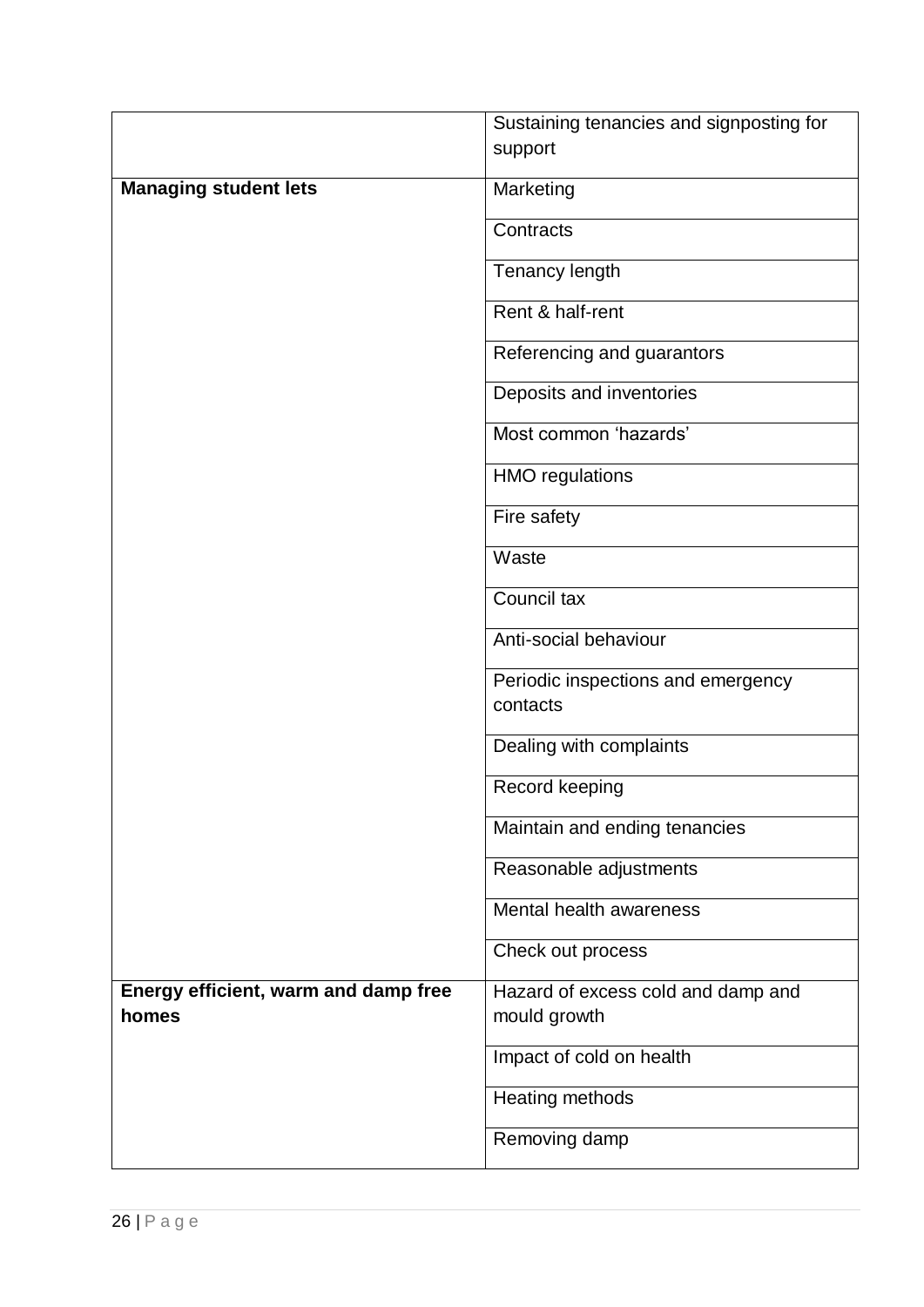|                                         | Energy efficiency and EPCs               |
|-----------------------------------------|------------------------------------------|
|                                         | Legislative requirements and penalties   |
| Mental health challenges in the private | Mental Health Context - Equality Act and |
| rented sector                           | key issues                               |
|                                         | Behaviours linked to mental health       |
|                                         | problems, implications for landlord      |
|                                         | Identifying tenants with mental health   |
|                                         | issues and offering support              |
|                                         | Communication and mental health          |
|                                         | Mental health and welfare benefits       |
|                                         | Mental health issues and managing        |
|                                         | finances                                 |
|                                         | Landlords (and Agents) and their Mental  |
|                                         | Health                                   |
|                                         | Using legal processes as a last resort   |

## **Core (Advanced) CPD (awarded 30 points):**

| <b>Subject</b>                | <b>Topics</b>                                                        |
|-------------------------------|----------------------------------------------------------------------|
| <b>Safe and Healthy Homes</b> | Landlord and Tenant Act 1985 – repair<br>responsibilities            |
|                               | Implied terms and expressed terms<br>relating to repair              |
|                               | Housing Act 2004 – Housing Health and<br><b>Safety Rating System</b> |
|                               | 29 Hazards & most common hazards                                     |
|                               | Condensation, damp and mould                                         |
|                               | Electrical safety regulations                                        |
|                               | Gas safety regulations                                               |
|                               | Fire safety regulations (FSO 2005)                                   |
|                               | Legionella - Health & Safety at Work Act<br>1974                     |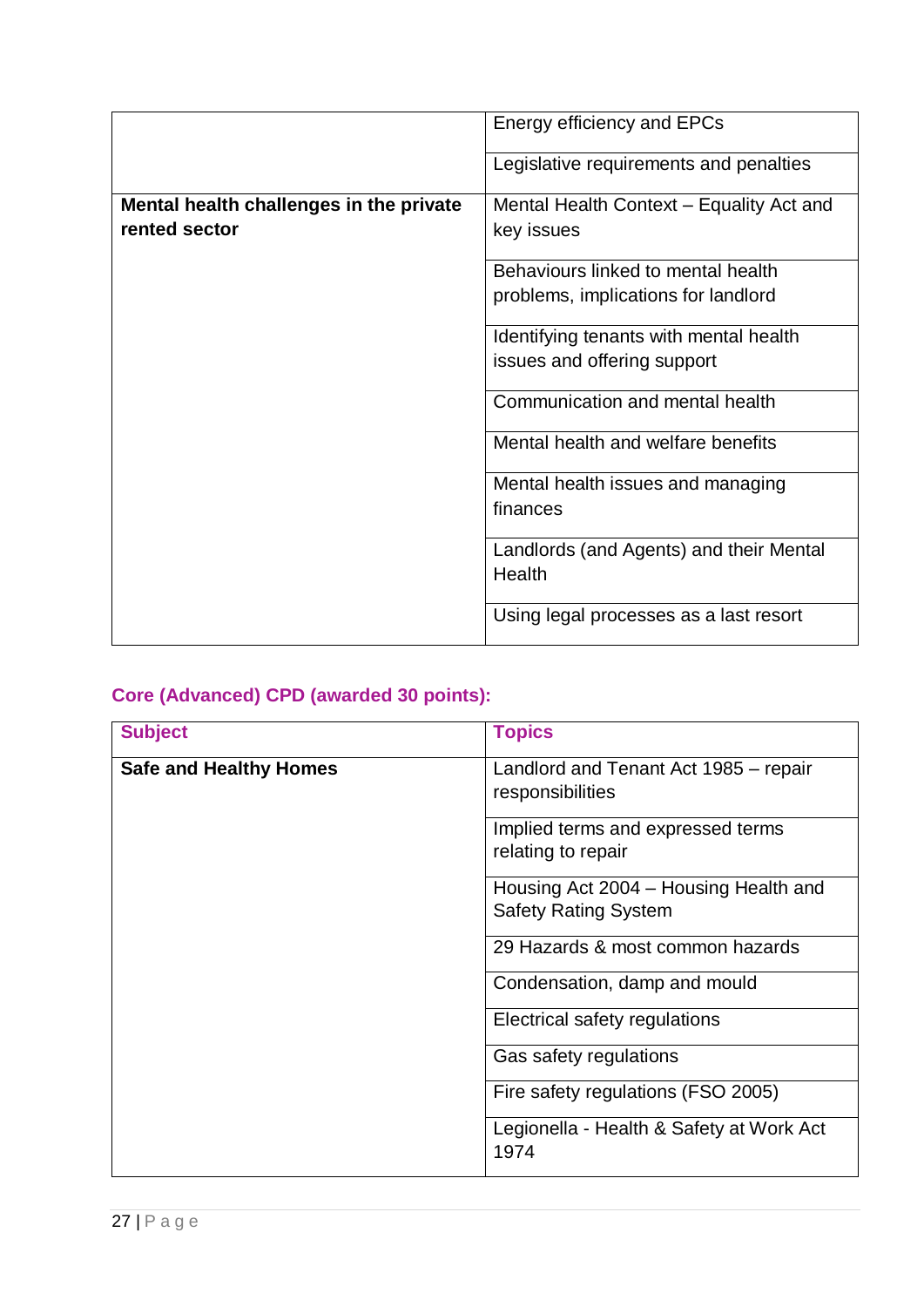|  | Asbestos regulations                                                                       |
|--|--------------------------------------------------------------------------------------------|
|  | Furniture and furniture safety regulations                                                 |
|  | Infection control and accidents                                                            |
|  | 24 hour notice, right to quiet enjoyment                                                   |
|  | <b>Emergency contact</b>                                                                   |
|  | <b>Emergency entry</b>                                                                     |
|  | <b>Rent Smart Wales conditions for licensees</b><br>(Code of Practice and periodic visits) |
|  | Enforcement                                                                                |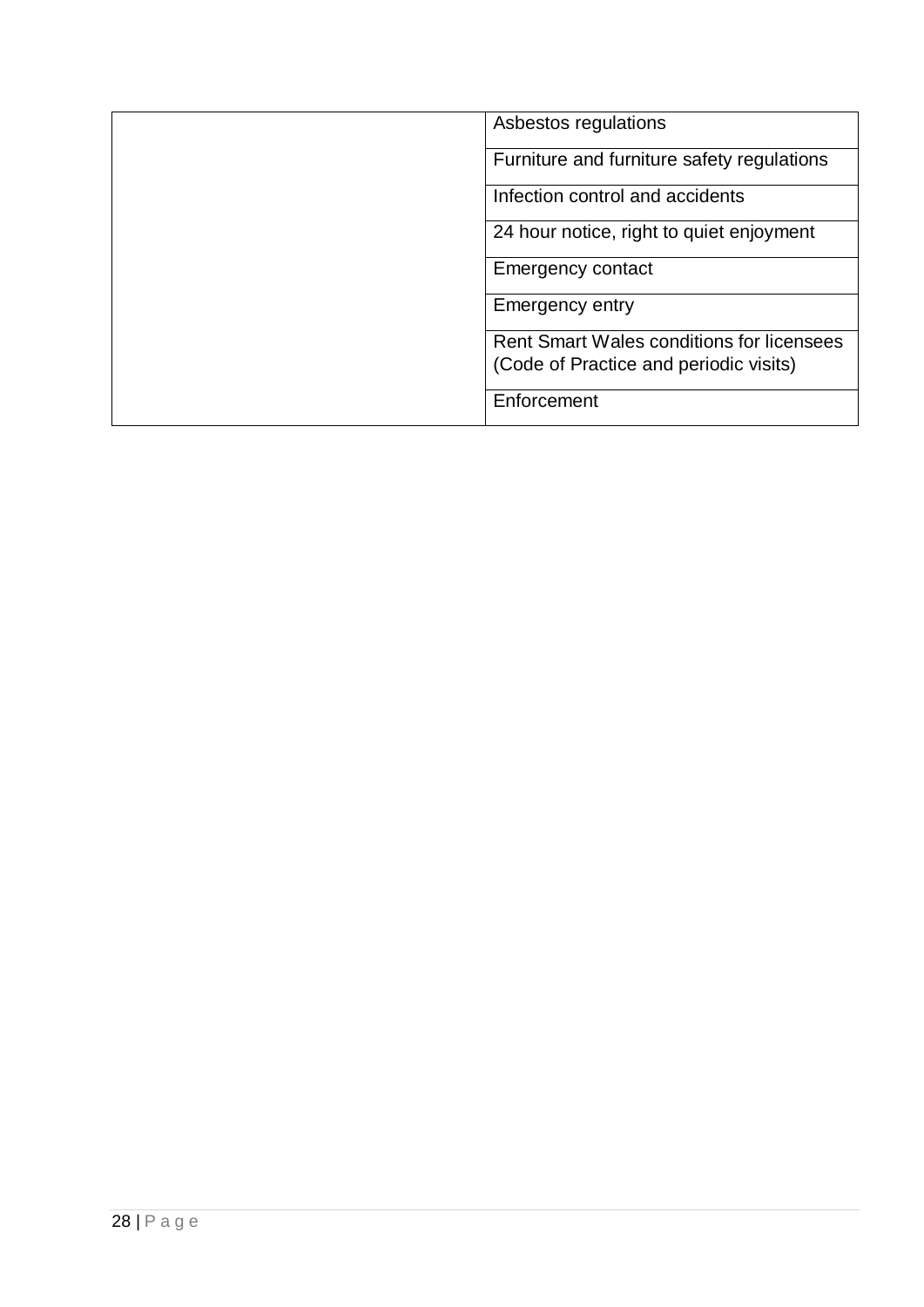# <span id="page-28-0"></span>**Appendix C – standard conditions for approvals**

The standard conditions for cpd course approval:

- The course(s) can only be delivered by an Authorised Training Provider under Part 1 of the Housing (Wales) Act 2014.
- The Rent Smart Wales branding must be used in accordance with the brand guidelines at all times.
- You must notify Rent Smart Wales if any significant changes are made to the course validation method.
- You must notify Rent Smart Wales if any significant changes are made to the course content.
- The course syllabus must be kept up to date and amended to reflect any relevant legislative changes impacting Wales, within 28 days of the change.
- Training certificates issued to course delegates must be in accordance with that agreed by RSW at the time of your application which needs to include the Rent Smart Wales Approved Landlord / Agent Course logo or if this is not possible, the wording 'Approved Rent Smart Wales CPD Course'. The training certificate is required to include the following disclaimer 'This record of training is not proof of obtaining a licence from Rent Smart Wales; it is only to certify the named person has attended and passed a landlord or agent CPD training course."
- Issued training certificates need to display the full forename and surname of the delegate. RSW reserves the right to request a new certificate to be issued if a certificate does not correspond to the delegate's name on the RSW licence application.
- Classroom training courses are to be assessed by a Rent Smart Wales Auditor within the first 3 months (or on first course run) of course approval being granted. Upon course assessment, RSW may issue recommendations that need to be adopted in order for course approval to continue.
- Training which is delivered in a classroom environment must where possible provide disabled access and have a suitable learning environment.
- You / your organisation must adhere to the Data Protection Act 2018.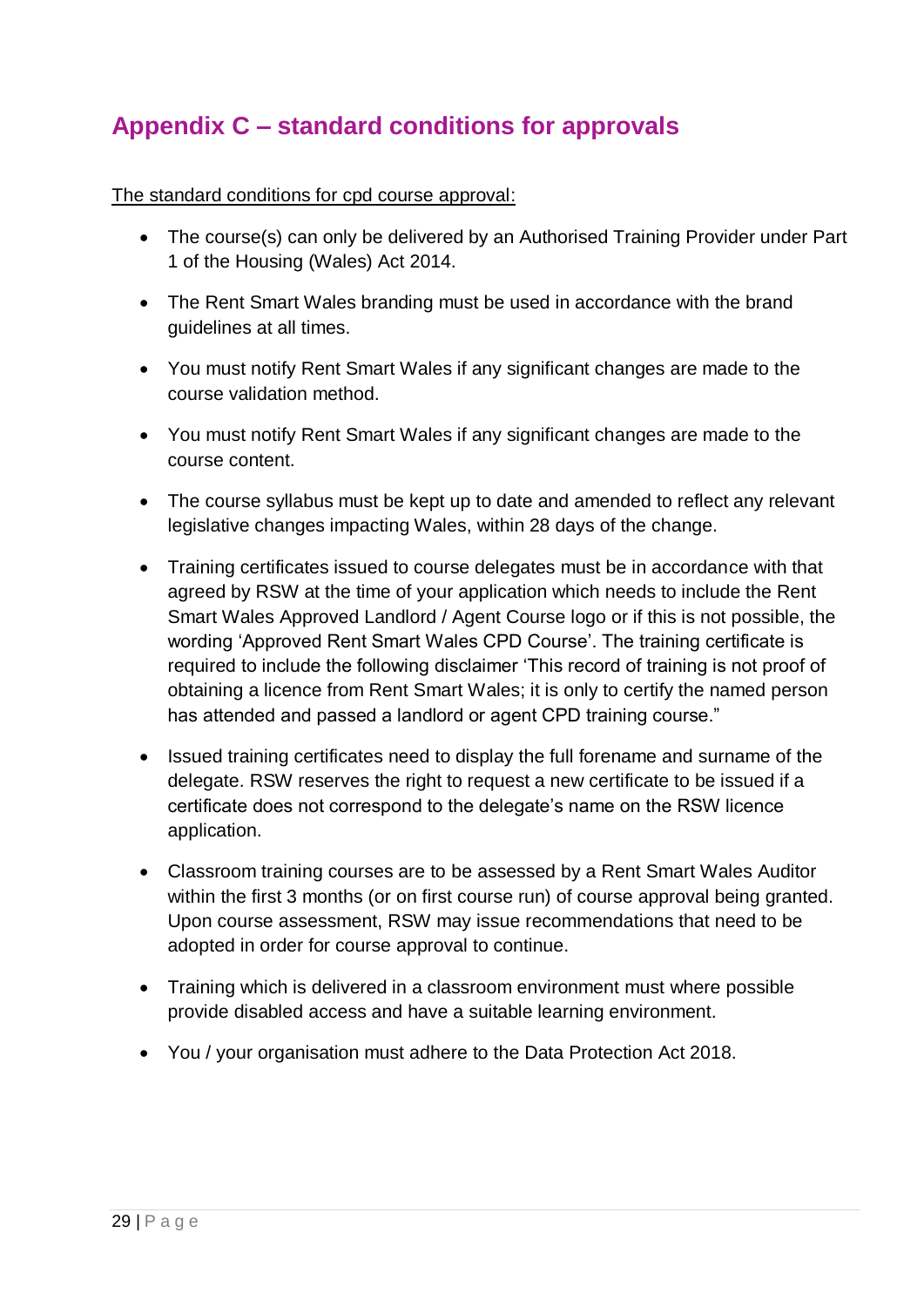# <span id="page-29-0"></span>**Appendix D – standard conditions for authorisations**

The standard conditions for training provider authorisation:

- Your authorisation allows you and/or your company to deliver only the course(s) named on your application form, which will be approved under Part 1 of the Housing (Wales) Act 2014.
- You can only deliver the course(s) named on your application under the name of the approved training provider stated on your application. This authorisation does not allow you to outsource the delivery of the course(s) to any other organisation without the expressed authorisation of RSW.
- The Rent Smart Wales branding must be used in accordance with the brand guidelines at all times.
- You must implement the validation method strictly in accordance with the requirements of the Course Approval issued under Part 1 of the Housing (Wales) Act 2014. Any changes to the validation method must be agreed with Rent Smart Wales prior to implementation.
- You must update presentation slides and training delivery to reflect significant changes made to the Approved Course syllabus immediately.
- The minimum experience and qualifications set out in your application must be maintained for all trainers employed by your company who deliver Rent Smart Wales approved courses.
- Only the trainers listed on your application are authorised to deliver the RSW approved training courses. RSW must be notified if any trainers cease to deliver the course(s). The addition of new trainers is subject to RSW approval; until such approval has been granted; new trainers cannot deliver training course(s).
- All trainers (and all persons associated with the organisation/company) need to be fit and proper. If a trainer or anyone they are associated with or formally associated with has unspent convictions such as those listed below, Rent Smart Wales must be made aware in order that a decision is made as to whether this will affect that trainer being a fit and proper person. A list of applicable offences is as follows:

(a) Committed any offence involving:

- Fraud and other dishonesty;
- Violence, firearms or drugs;